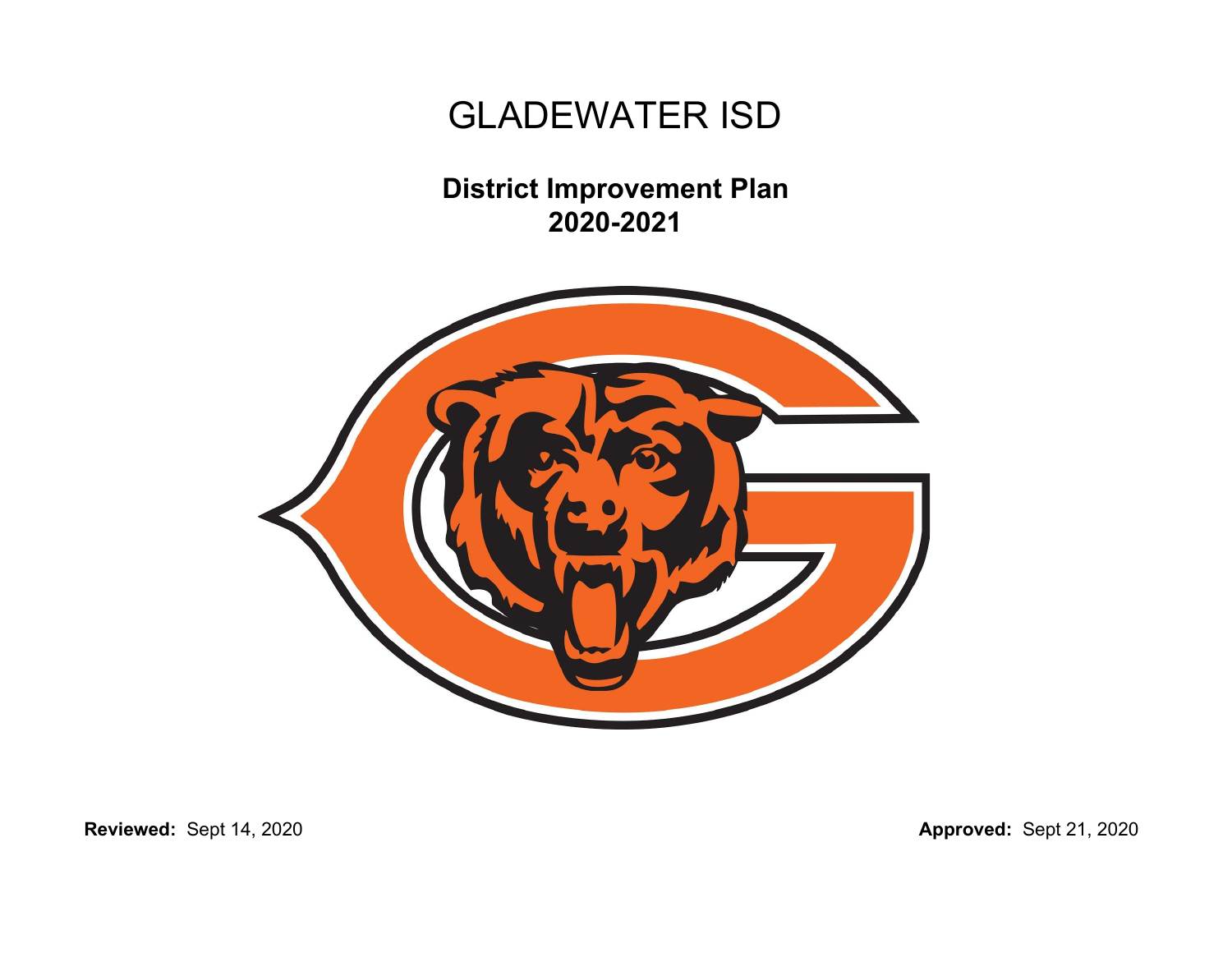### **Mission**

*Gladewater ISD provides a safe and nurturing learning environment where students are empowered with the skills and character to be productive and successful citizens.*

### **Vision**

*Achieving excellence together.*

### **Core Values**

*Character - Commitment - Compassion - Growth - Integrity - Leadership Pride - Respect - Responsibility - Safety - Teamwork*

Nondiscrimination Notice GLADEWATER ISD does not discriminate on the basis of race, color, national origin, sex, or disability in providing education services, activities, and programs, including vocational programs, in accordance with Title VI of the Civil Rights Act of 1964, as amended; Title IX of the Educational Amendments of 1972; and section 504 of the rehabilitation Act of 1973; as amended.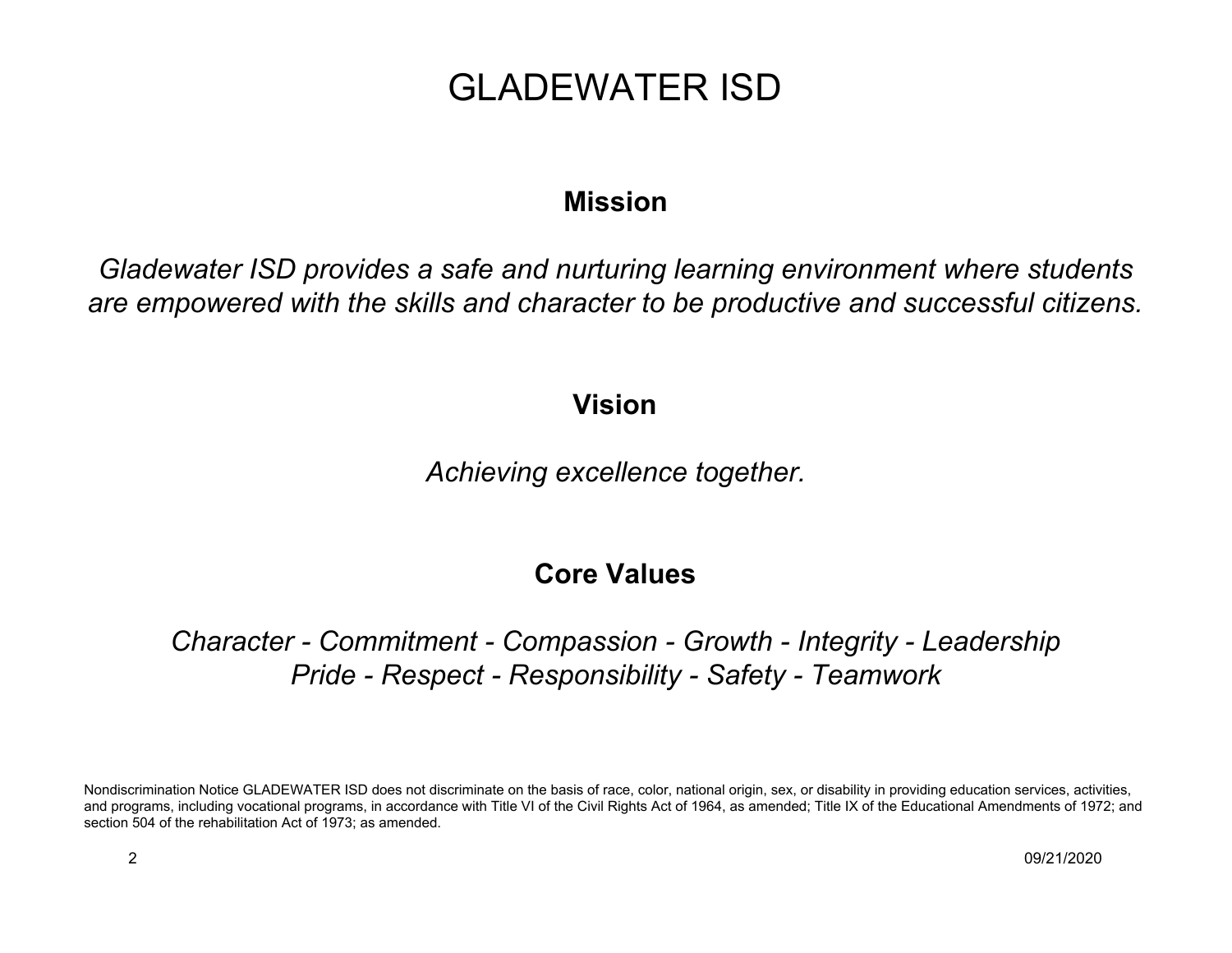### **Strategic Priorities - Title I Schoolwide Program**

- **Priority 1:** Recruit, support, and retain quality teachers and principals.
- **Priority 2:** Build a foundation of reading and math.
- **Priority 3:** Connect high school to career and college.
- **Priority 4:** Improve low-performing schools.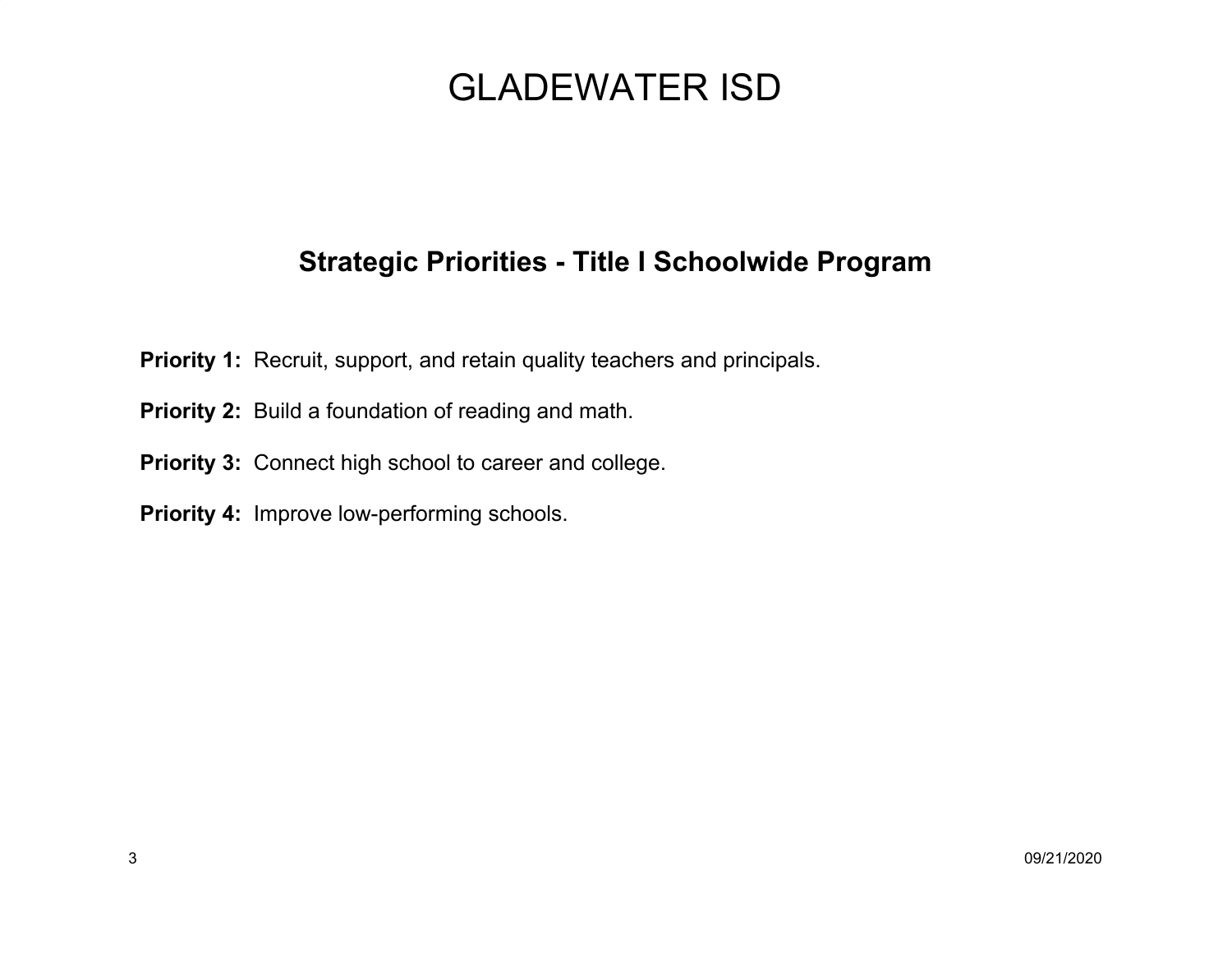### **District Educational Improvement Committee (DEIC)**

| <b>Name</b>            | <b>Position</b>                    | <b>Name</b>         | <b>Position</b>                      |
|------------------------|------------------------------------|---------------------|--------------------------------------|
| Sedric Clark           | Superintendent                     | <b>Marie Davis</b>  | Elementary Teacher (GPS)             |
| <b>Cliff Lightfoot</b> | <b>Assistant Superintendent</b>    | Robin Hightower     | Elementary Teacher (GPS)             |
| <b>Katie Pace</b>      | <b>District Level Non-Teaching</b> | Kelsi Jahr          | Elementary Teacher (WES)             |
| Matt McIntosh          | District Level Non-Teaching        | Ebelver Lewis       | Elementary Teacher (WES)             |
| Samantha King          | Campus Level Non-Teaching (GPS)    | Shona Gage          | Secondary Teacher (GMS)              |
| Kamisha Floyd          | Campus Level Non-Teaching (WES)    | Andy Reynolds       | Secondary Teacher (GMS)              |
| Chris Langford         | Campus Level Non-Teaching (GMS)    | Stephanie Garza     | Secondary Teacher (GHS)              |
| Shaniqua Jeter         | Campus Level Non-Teaching (GHS)    | Michael Jackson     | Secondary Teacher (GHS)              |
| Rev. Bailey Harris     | <b>Community Member</b>            | Jennifer Martin     | Special Program Teacher - Elementary |
| <b>Michael Hines</b>   | <b>Community Member</b>            | Kalyn Brisby        | Special Program Teacher - Secondary  |
| <b>Katie Ellis</b>     | Parent - Elementary                | Aquilla Crater      | Local Business Representative        |
| Chris Jones            | Parent - Secondary                 | Dr. Candice Denison | <b>Local Business Representative</b> |
|                        |                                    | Ana Johnson         | <b>Local Business Representative</b> |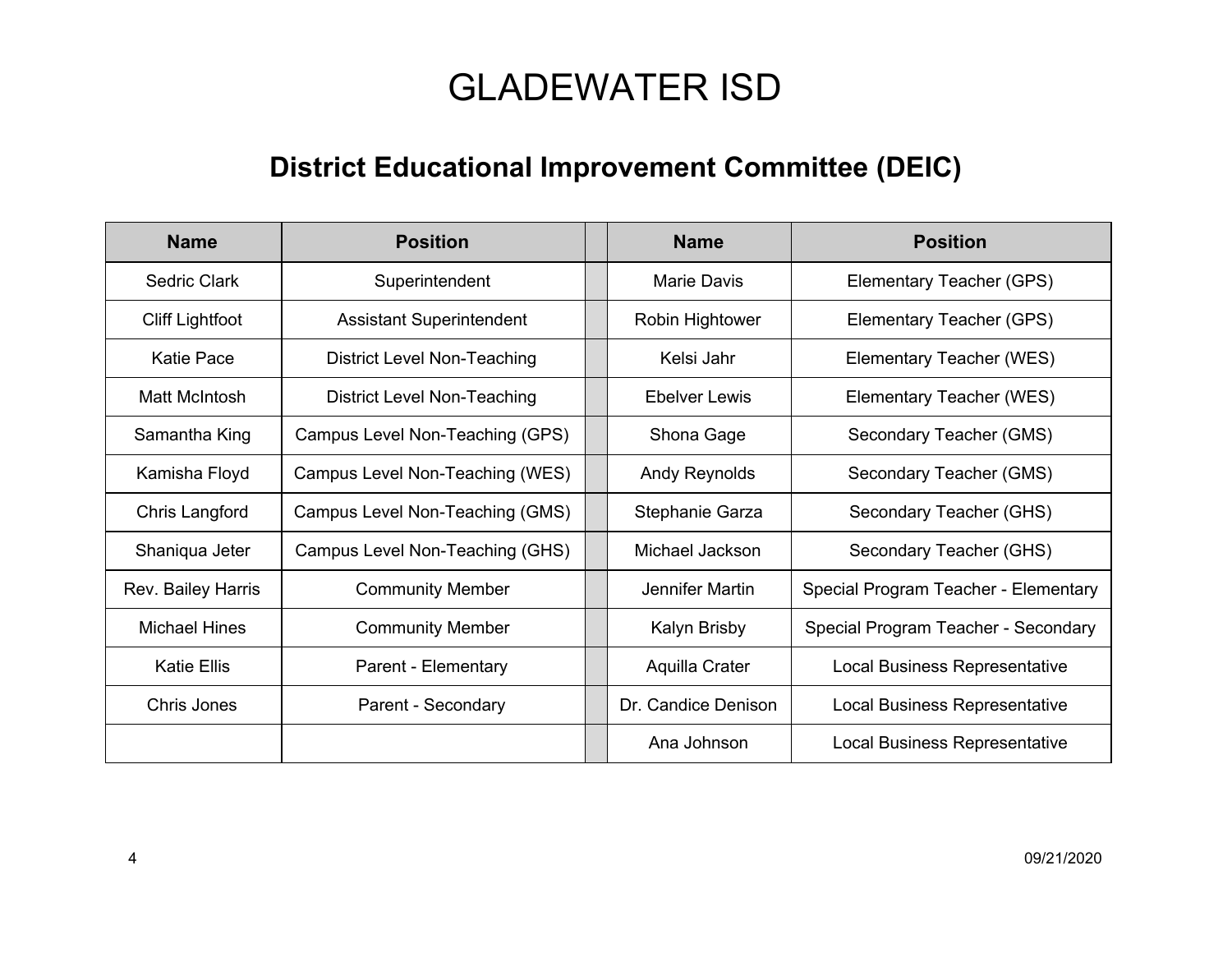### **Comprehensive Needs Assessment**

The following sources provided data for the comprehensive needs assessment. An in-depth review of data led to the development of the goal, objectives, and strategies included in the Campus Improvement Plan.

- Longitudinal TAPR Data
- PBMAS Data
- Longitudinal academic performance data for non-AEIS student groups
- TELPAS, TPRI, STAAR-A, STAAR-Alt, AYP, PBMAS, Program Evaluations
- Stakeholder Surveys
- Discipline Reports
- Formative Assessment Data Core 9 Week Tests
- **Staffing Needs**
- Professional/Paraprofessional Training Needs
- Norm-referenced Tests
- Promotion/Retention Rates
- Informal Evaluations
- Focused Data Analysis

Components of a School-wide Program

- 1. Comprehensive Needs Assessment 6. Parental Involvement
- 
- 
- 
- 5. Strategies to Attract Highly Qualified Teachers 10. Coordination of Programs
- 
- 2. Reform Strategies 7. Preschool Transition
- 3. Highly Qualified Teachers **8. Teachers Involved in Assessment Decisions**
- 4. Professional Development 9. Timely Assistance for Students
	-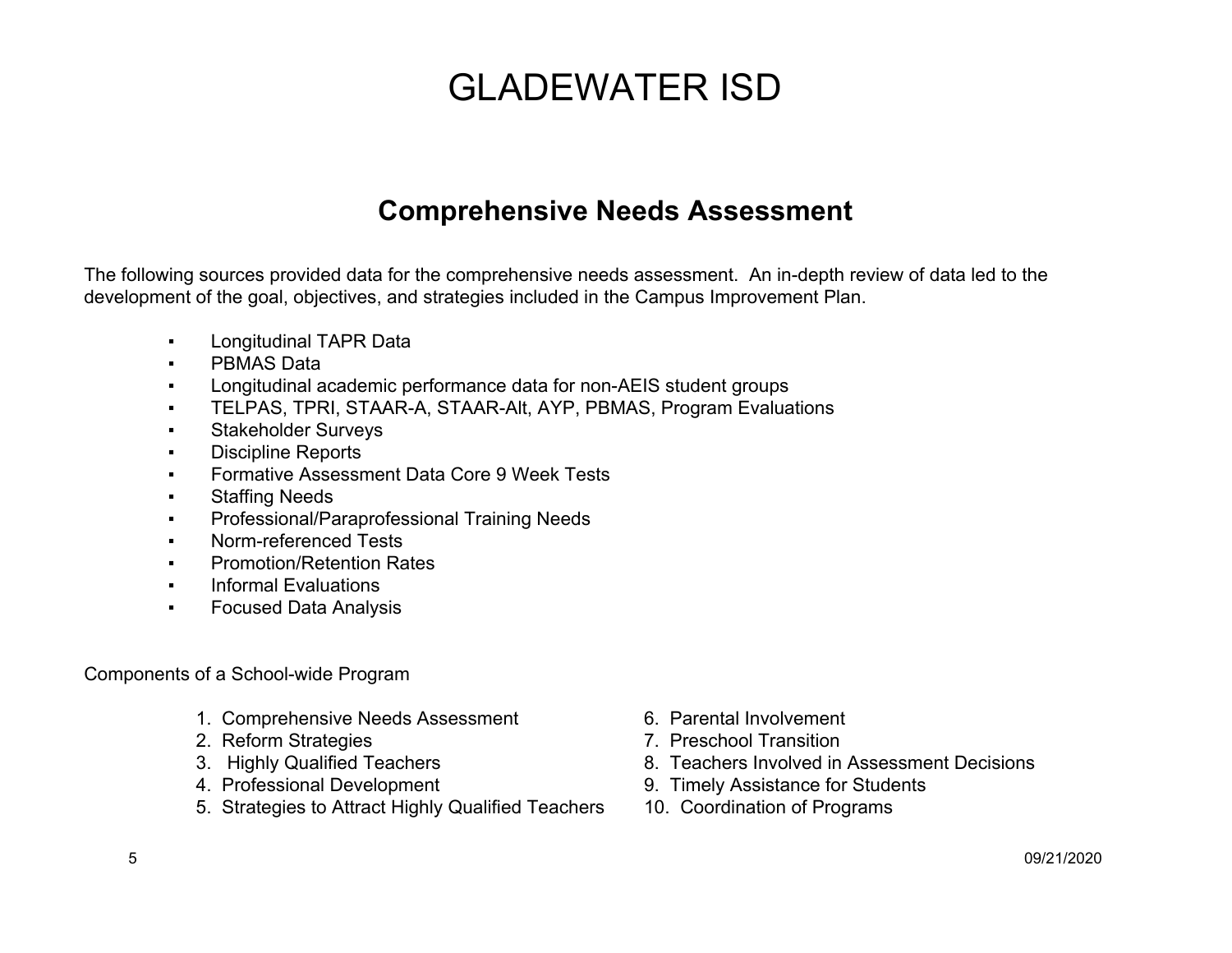### **2020-21 GOALS (Aligned with GISD Vision 2025)**

**Goal 1 - Culture, Safety, and Security:** Gladewater ISD will ensure the safety and security of our students and employees, and will operate with a set of core values and beliefs.

**Objective 1.** To insure academic achievement by all students, the district will maintain a positive school climate.

**Objective 2.** The district will make the safety and security of individuals a priority.

**Objective 3.** The district will ensure that all daily operations are grounded in a core set of values.

**Goal 2 - Teaching, Learning, and Student Success:** All Gladewater ISD students will achieve measurable academic growth as a result of effective, inspired instruction. The district's state accountability rating will reflect growth in each of the three domains: Student Achievement; School Progress; Closing the Gaps.

**Objective 1.** All students and student groups will meet or exceed the state average passing rate (Approaches Grade Level) on the State of Texas Assessments of Academic Readiness in Reading/English Language Arts, Math, Writing, Science, and Social Studies, and all students and student groups will attain expected or accelerated academic growth.

**Objective 2.** To insure academic achievement for all students, the district will implement a viable, robust and aligned curriculum.

**Objective 3.** To insure academic achievement for all students, the district will implement a viable, robust and aligned professional development plan.

**Objective 4.** The district will ensure that each GISD student graduates with the knowledge, skills, and character necessary to be a productive and successful citizen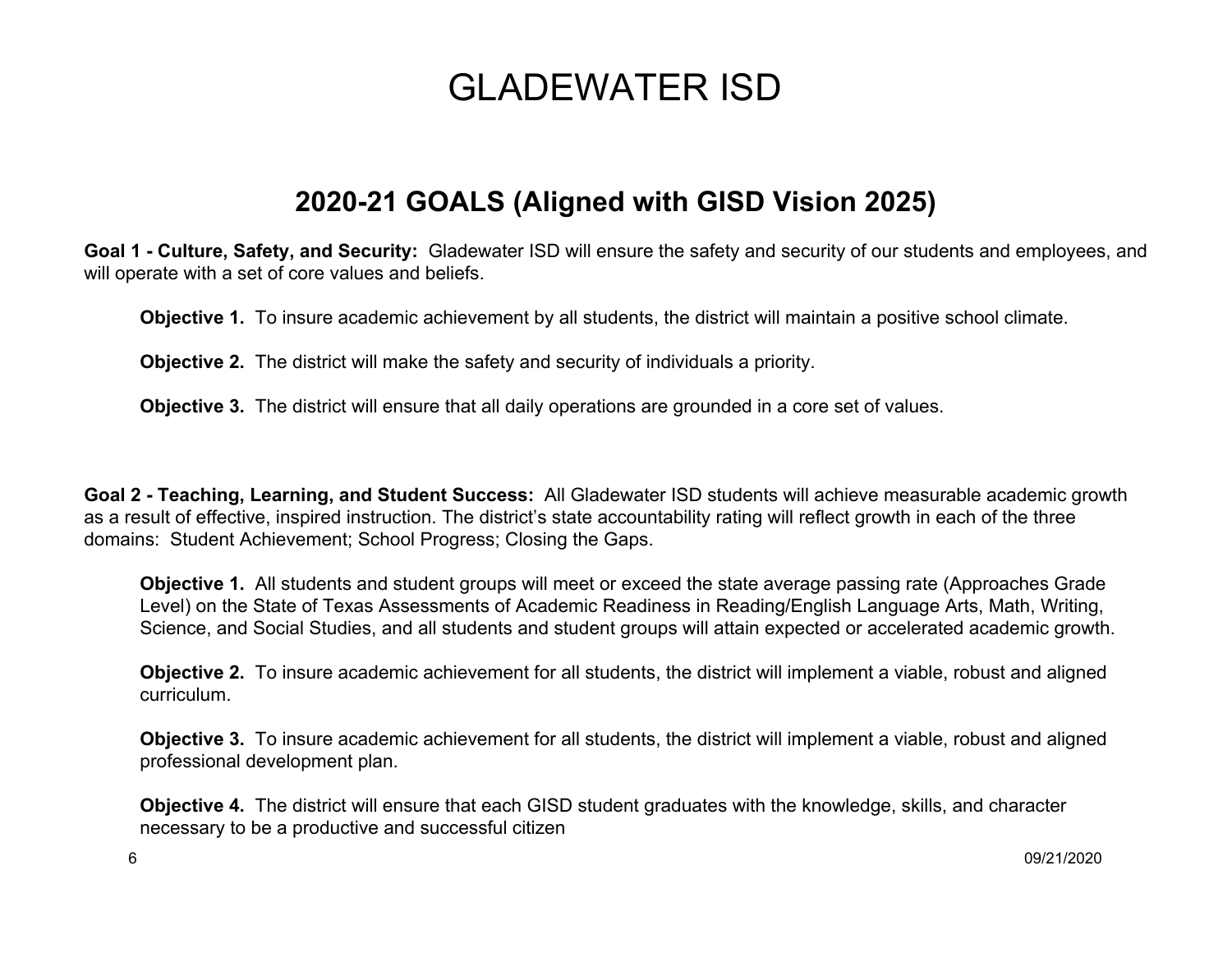### **2020-21 GOALS (Aligned with GISD Vision 2025)**

**Objective 5.** To insure academic achievement for all students, the district will achieve a student attendance rate of 96% or higher.

**Objective 6.** To insure academic achievement by all students, the District will maintain a drop-out rate of less than 1% and will strive to attain a 100% graduation rate.

**Goal 3 - Human Resources and Operations:** Gladewater ISD will maintain highly effective systems of human resource management, operations, and facilities management.

**Objective 1.** The district will recruit, support, and retain highly effective, high-character teachers and staff who connect well with students and help them grow.

**Objective 2.** District operations and facilities will promote equity for all students in an educational environment that optimizes student success.

**Goal 4 - Finance and Technology:** Gladewater ISD will maintain highly effective systems of managing fiscal and technological resources.

**Objective 1.** The district will operate in a fiscally sound and transparent manner that optimizes student success.

**Objective 2.** The district will ensure that students and employees have access to the latest technology.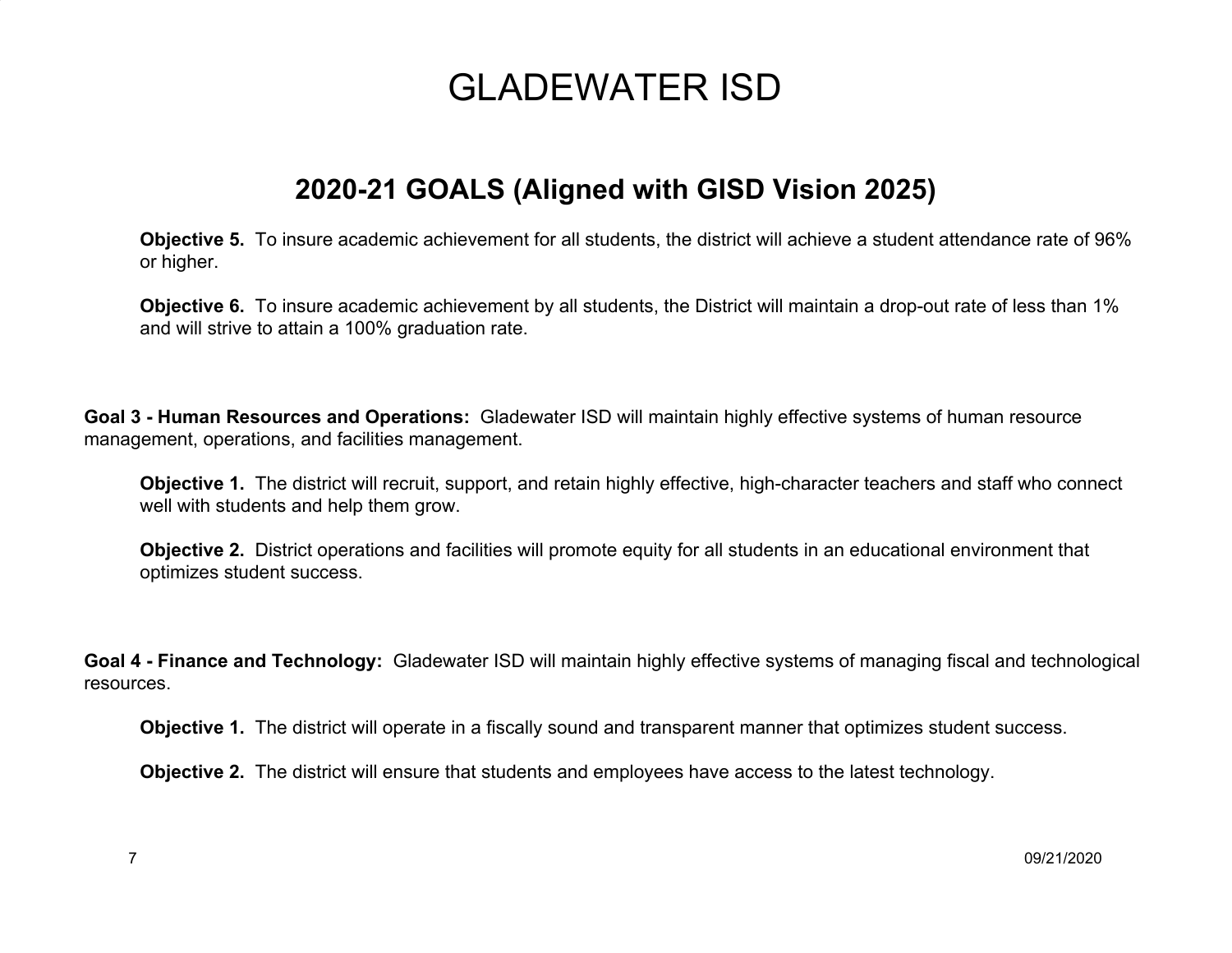### **2020-21 GOALS (Aligned with GISD Vision 2025)**

**Goal 5 - Communication and Community Partnerships:** Gladewater ISD will promote school, parent, and community partnerships and communication fostering increased student success.

**Objective 1.** The District will promote strong, mutually beneficial relationships with parents and community partners through opportunities for parent and community involvement in school events.

**Objective 2.** The District will promote strong, mutually beneficial relationships with parents and community partners through effective internal and external communication and opportunities for collaboration among all stakeholders.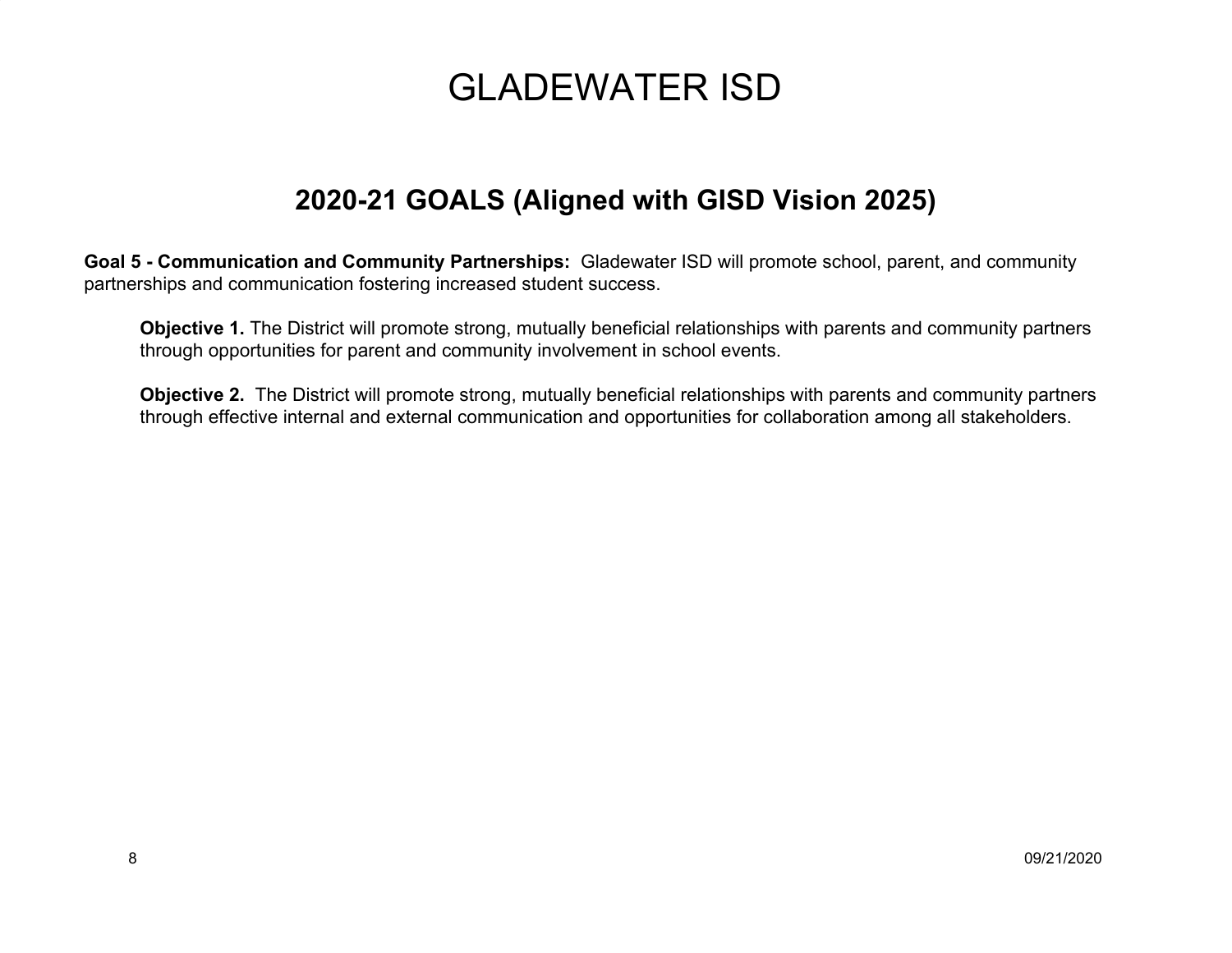**Goal 1 - Culture, Safety, and Security:** Gladewater ISD will ensure the safety and security of our students and employees, and will operate with a set of core values and beliefs.

| <b>Activity/Strategy</b>                                                                                                                                                                                                                                                                                                                                     | <b>Person(s) Responsible</b>                                                                                     | <b>Timeline</b>                                                            | <b>Resources</b>                                                                | <b>Evaluation</b>                                                                                                                                       |
|--------------------------------------------------------------------------------------------------------------------------------------------------------------------------------------------------------------------------------------------------------------------------------------------------------------------------------------------------------------|------------------------------------------------------------------------------------------------------------------|----------------------------------------------------------------------------|---------------------------------------------------------------------------------|---------------------------------------------------------------------------------------------------------------------------------------------------------|
| 1. Promote strong, positive professional<br>relationships among staff members,<br>emphasizing teamwork and mutual<br>support. (Obj 1,2,3)                                                                                                                                                                                                                    | Superintendent; Assistant<br>Superintendent; Chief<br>Operations Officer;<br>Principals; Assistant<br>Principals | Fall/Spring/Summer                                                         | (S) Local Funds; (L) Solution<br>Tree training materials                        | School climate survey; Staff<br>attrition/turnover reports                                                                                              |
| 2. Provide recognition for employees for<br>exemplary achievement/performance/<br>behavior to promote a positive, healthy<br>learning and working environment.<br>(Obj 1,2,3)                                                                                                                                                                                | Superintendent; Assistant<br>Superintendent; Chief<br>Operations Officer;<br>Principals; Directors               | Fall/Spring                                                                | (S) Local Funds                                                                 | Bear Assets awards; Campus<br>awards/recognitions;<br>Departmental<br>awards/recognitions                                                               |
| 3. Provide recognition for students for<br>exemplary achievement/performance/<br>behavior to promote a positive, healthy<br>learning environment. (Obj 1,2,3)                                                                                                                                                                                                | Principals; Assistant<br>Principals; Teachers                                                                    | Fall/Spring                                                                | (S) Local Funds; (L) District<br>media and social media; (L)<br>Community media | Student awards/recognitions                                                                                                                             |
| 4. Provide professional learning for all<br>employees in the areas of suicide<br>prevention, conflict resolution, bully<br>prevention, dating violence, sexual<br>harassment, abuse, and other<br>maltreatment isssues to give employees<br>the tools needed to ensure a positive,<br>healthy learning environment for<br>students. (Title I SW) (Obj 1,2,3) | Superintendent; Chief<br>Operations Officer;<br>Principals; Counselors                                           | <b>SafeSchools</b><br>calendar;<br>Professional<br>development<br>schedule | (S) Region 7 ESC; (L)<br>SafeSchool training modules                            | SafeSchool training<br>documentation; Professional<br>development documentation;<br>Classroom observations; Data<br>Walks data; T-TESS<br>documentation |
| 5. Provide age-appropriate student<br>programs/information in the areas of<br>suicide prevention, conflict resolution,<br>bully prevention, dating violence, sexual<br>harassment, abuse, and other issues to<br>give students the tools needed to<br>ensure a positive, healthy school<br>experience. (Title I SW) (Obj 1,2,3)                              | Principals; Assistant<br>Principals; Counselors;<br>Club Sponsors; Coaches                                       | Fall/Spring/Summer (S) Local Funds                                         |                                                                                 | Attendance reports; Discipline<br>reports; Counselor records;<br><b>Bullying reports</b>                                                                |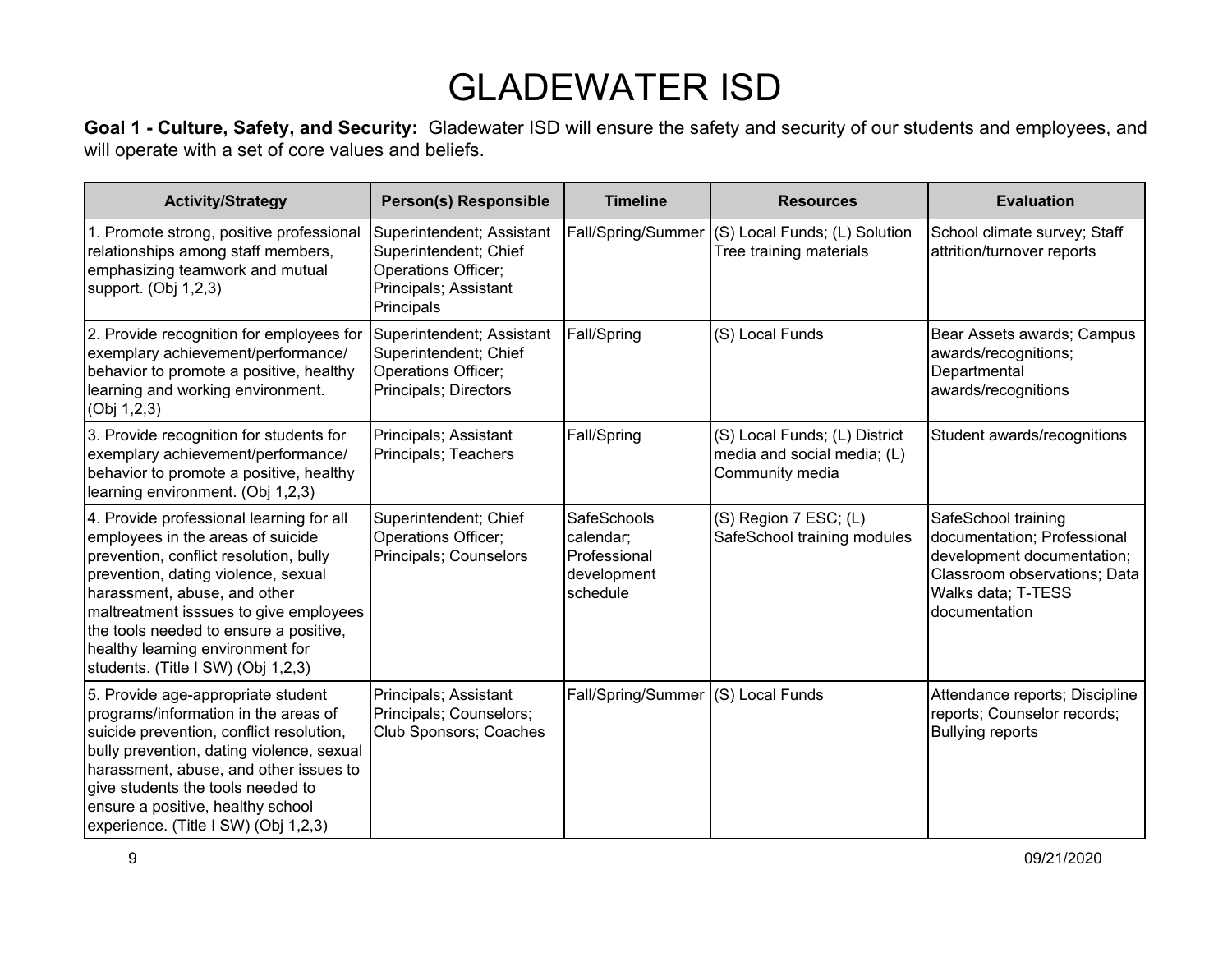**Goal 1 - Culture, Safety, and Security:** Gladewater ISD will ensure the safety and security of our students and employees, and will operate with a set of core values and beliefs.

| <b>Activity/Strategy</b>                                                                                                                                                                                                                                   | <b>Person(s) Responsible</b>                                                                                            | <b>Timeline</b>                    | <b>Resources</b>                                                                        | <b>Evaluation</b>                                                          |
|------------------------------------------------------------------------------------------------------------------------------------------------------------------------------------------------------------------------------------------------------------|-------------------------------------------------------------------------------------------------------------------------|------------------------------------|-----------------------------------------------------------------------------------------|----------------------------------------------------------------------------|
| 6. Encourage and motivate students to<br>be involved in extracurricular or<br>co-curricular activities, clubs, groups,<br>teams, or organizations to promote<br>good citizenship, responsibility, and<br>positive self-esteem. (Title I SW)<br>(Obj 1,2,3) | Superintendent; Assistant<br>Superintendent; Principals;<br>Counselors; Director of<br>Technology; Teachers;<br>Coaches | Fall/Spring/Summer                 | (S) Local Funds; (L) UIL<br>Academic/Athletic/Fine Arts;<br>(L) Esports                 | Team/Club/Organization<br>rosters; Extracurricular<br>participation counts |
| 7. Maintain a Student Handbook and<br>Student Code of Conduct that is current<br>and consistent with all state mandates<br>and TASB best practices. (Obj 1,2,3)                                                                                            | Superintendent; Assistant<br>Superintendent                                                                             | Spring/Summer                      | (S) Texas Association of<br><b>School Boards</b>                                        | Student discipline reports                                                 |
| 8. Enforce the Student Code of Conduct<br>and hold all students to behavioral<br>expectations outlined within. (Obj 1,2,3)                                                                                                                                 | Principals; Assistant<br>Principals; Teachers                                                                           | Fall/Spring                        | (S) Local Funds; (L) PEIMS<br>Reports                                                   | Discpline reports                                                          |
| 9. Continue to employ School Resource<br>Officer(s) to help ensure a safe, orderly,<br>learning environment. (Obj 2)                                                                                                                                       | Superintendent                                                                                                          | Fall/Spring                        | (S) Local Funds                                                                         | Discipline reports; Campus<br>incident reports                             |
| 10. Publish Emergency Procedures<br>Plan and ensure that all stakeholders<br>are familiar with it. (Obj 2)                                                                                                                                                 | <b>Chief Operations Officer;</b><br><b>Directors</b>                                                                    | Fall/Spring/Summer                 | (S) Texas School Safety<br>Center; (S) Local Funds                                      | Completed, published plan;<br>Staff meeting documentation                  |
| 11. Partner with local agencies to<br>ensure the effectiveness of the<br>Emergency Procedures plan. (Obj 2)                                                                                                                                                | <b>Chief Operations Officer;</b><br><b>Directors</b>                                                                    | Fall/Spring/Summer                 | (S) Texas School Safety<br>Center; (S) Local Funds; (L)<br>Local police and fire depts. | Completed, published plan;<br>Local agency meeting<br>documentation        |
| 12. Ensure that all schools/departments<br>institute and complete a safety drill<br>plan.(Obj 2)                                                                                                                                                           | <b>Chief Operations Officer;</b><br>Directors; Principals                                                               | Fall/Spring/Summer                 | (S) Texas School Safety<br>Center; (S) Local Funds; (L)<br>Local police and fire depts. | Completed plan; Meeting<br>documentation; Safety drill<br>documentation    |
| 13. Continue implementation of a<br>bullying report system for students.<br>(Obj 1,2,3)                                                                                                                                                                    | <b>Chief Operations Officer;</b><br>Principals                                                                          | August through May (S) Local Funds |                                                                                         | <b>Bullying reports; Discipline</b><br>reports                             |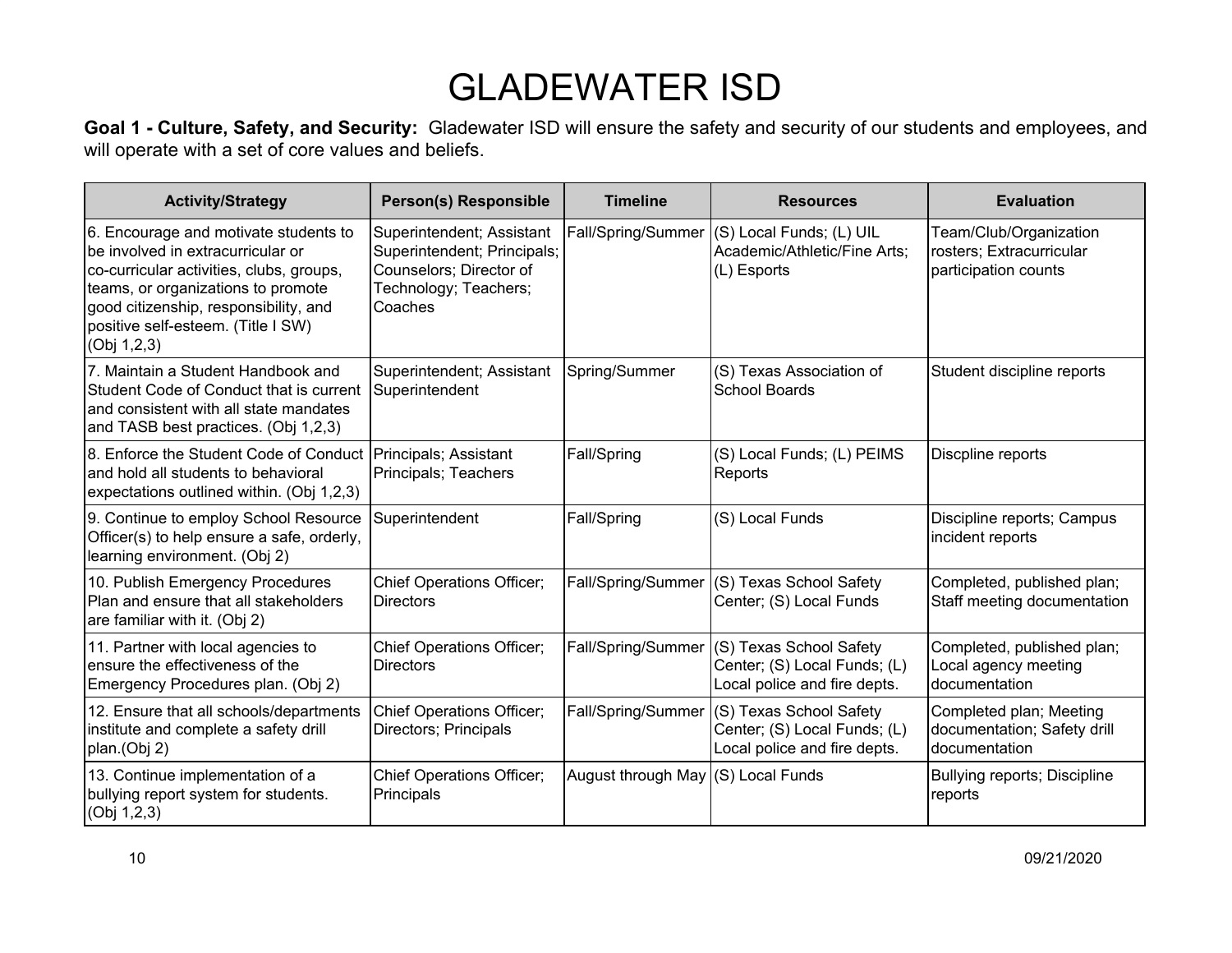**Goal 1 - Culture, Safety, and Security:** Gladewater ISD will ensure the safety and security of our students and employees, and will operate with a set of core values and beliefs.

| <b>Activity/Strategy</b>                                                                                                                                                    | <b>Person(s) Responsible</b>                                                                                                   | <b>Timeline</b>                    | <b>Resources</b>                                           | <b>Evaluation</b>                                                                                   |
|-----------------------------------------------------------------------------------------------------------------------------------------------------------------------------|--------------------------------------------------------------------------------------------------------------------------------|------------------------------------|------------------------------------------------------------|-----------------------------------------------------------------------------------------------------|
| 14. Partner with local law enforcement<br>and/or retired law officers/military<br>veterans to be visible at school and<br>school events to promote security.<br>(Obj 1,2,3) | Superintendent                                                                                                                 | Fall/Spring/Summer                 | (S) Local Funds                                            | GISD-GPD agreements;<br>Volunteer documentation                                                     |
| 15. Publish district core values to<br>ensure that all stakeholders are familiar<br>with them. $(Obj 1,2,3)$                                                                | Superintendent                                                                                                                 | Fall/Spring/Summer                 | (S) Local Funds; (L) Local and<br>district media platforms | Public postings; Vision 2025<br>meeting documentation                                               |
| 16. Induct all new employees with<br>training on the district's core values.<br>(Obj 1,2,3)                                                                                 | Superintendent; Chief<br><b>Operations Officer</b>                                                                             | August                             | (S) Local Funds                                            | New Employee Orientation<br>documentation                                                           |
| 17. Ensure that all employees model the<br>district's core values on a daily basis.<br>(Obj 1,2,3)                                                                          | Superintendent; Assistant<br>Superintendent; Chief<br>Operations Officer; Chief<br>Financial Officer;<br>Principals; Directors | Fall/Spring/Summer                 | (S) Local Funds                                            | Leadership meeting reports;<br>Employee conference<br>documentation; Staff meeting<br>documentation |
| 18. Promote district and community<br>pride. (Obj 1,2,3)                                                                                                                    | Superintendent; Assistant<br>Superintendent; Chief<br>Operations Officer; Chief<br>Financial Officer:<br>Principals; Directors | Fall/Spring/Summer (S) Local Funds |                                                            | Leadership meeting reports;<br>Public postings; Staff meeting<br>documentation                      |
| 19. Implement a Comprehensive School Assistant Superintendent;<br>Counseling program. (Obj. 1,2,3)                                                                          | Counselors                                                                                                                     | Fall                               | (S) Local Funds                                            | <b>GISD Comprehensive School</b><br>Counseling document                                             |
| 20. Address items of concern as<br>detailed in the May, 2020, Safety Audit.<br>(Obj. 2)                                                                                     | Superintendent; Assistant<br>Superintendent; Chief<br>Operations Officer;<br>Director of Grounds and<br>Maintenance            | Fall/Spring/Summer (S) Local Funds |                                                            | Corrected items; Completed<br>projects                                                              |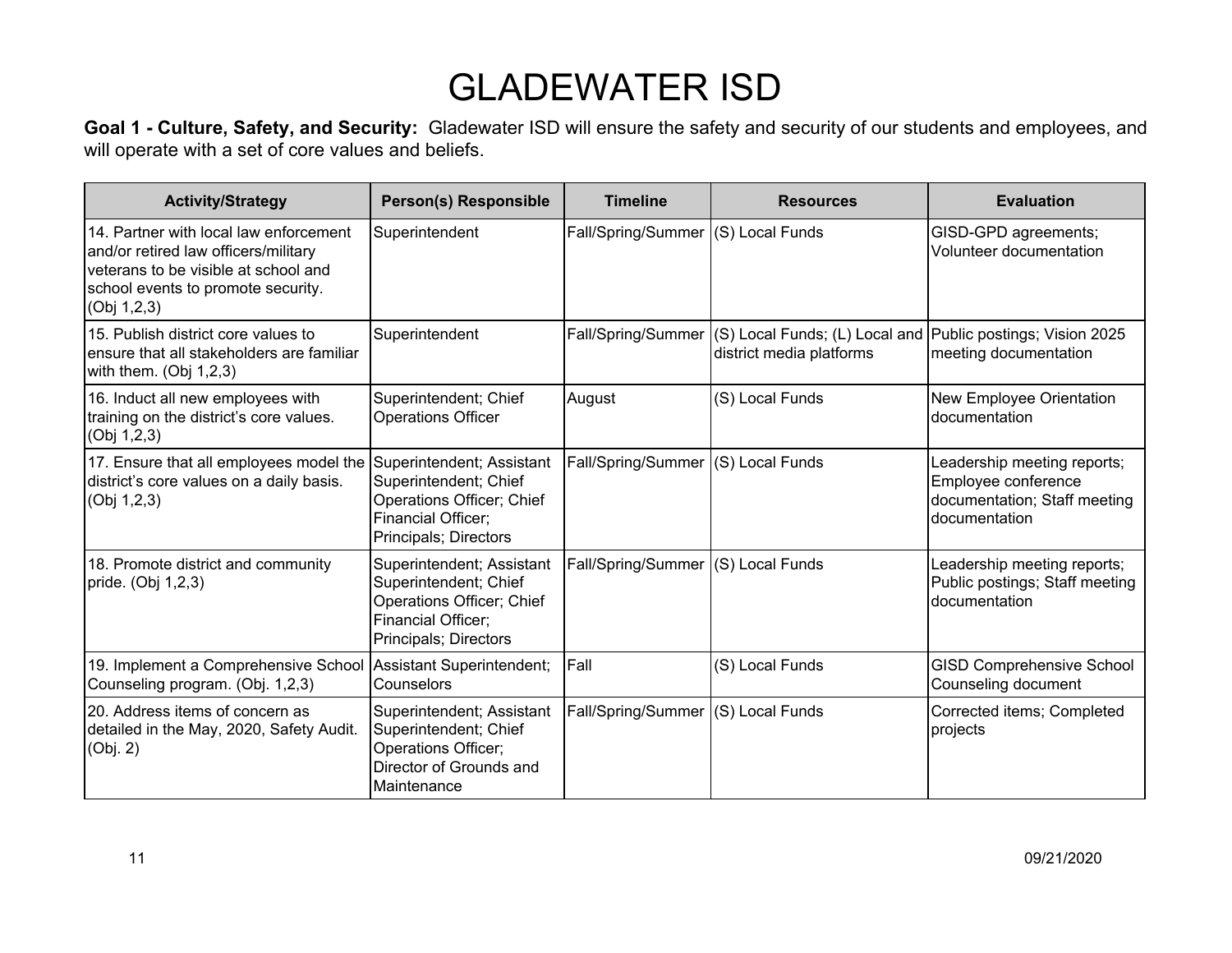| <b>Activity/Strategy</b>                                                                                                                                                                                                                                                                                                  | <b>Person(s) Responsible</b>                                       | <b>Timeline</b>                                                | <b>Resources</b>                                                                                                                                              | <b>Evaluation</b>                                                                                                                                                    |
|---------------------------------------------------------------------------------------------------------------------------------------------------------------------------------------------------------------------------------------------------------------------------------------------------------------------------|--------------------------------------------------------------------|----------------------------------------------------------------|---------------------------------------------------------------------------------------------------------------------------------------------------------------|----------------------------------------------------------------------------------------------------------------------------------------------------------------------|
| 1. Continue implementation of the TEKS<br>Resource System to ensure vertical and<br>horizontal curriculum alignment in core<br>subject areas, research-based<br>instructional strategies, and aligned<br>assessment to monitor student<br>progress. (Title I SW) (Obj 1,2,4)                                              | Assistant Superintendent;<br>Principals; Teachers                  | August through May                                             | (F,S) TEKS Resource<br>System; (F,S) TExGUIDEs;<br>(S) Local Funds                                                                                            | Year at a Glance documents:<br>Lesson plans; Common<br>assessment data;<br>STAAR/EOC results, Data<br>Walks data; Classroom<br>observations; T-TESS<br>documentation |
| 2. Continue implementation of<br>Professional Learning Communities<br>district-wide as a change strategy,<br>providing a process by which educators<br>work collaboratively in recurring cycles<br>of collective inquiry and action research<br>to improve instruction and student<br>learning (Title I SW) (Obj 1,2,3,4) | Assistant Superintendent;<br>Principals; Teachers                  | August through May<br>as scheduled by<br>administrators        | (L) "Professional Learning<br>Communities at Work"; (L)<br>PLC professional<br>development; (L) Solution<br>Tree training materials;<br>$(F, S)$ Region 7 ESC | PLC meeting documentation;<br>Lesson plans; Common<br>assessment data;<br><b>STAAR/EOC results</b>                                                                   |
| 3. Implement lesson planning and<br>instruction processes and strategies<br>from Learning Keys Design & Delivery<br>training. All core subject teachers and<br>all new GISD teachers will receive this<br>training. (Title I SW) (Obj 1,2,3,4)                                                                            | Assistant Superintendent;<br>Principals; Teachers                  | August through May;<br>professional<br>development<br>schedule | (F) Learning Keys training<br>materials                                                                                                                       | Lesson plans; Common<br>assessment data;<br>STAAR/EOC results; Data<br>Walks data; Classroom<br>observations; T-TESS<br>documentation                                |
| 4. Implement elements of the TAP<br>system for Teacher and Student<br>Advancement. (Title I SW) (Obj 1,2,3,4)                                                                                                                                                                                                             | Superintendent; Assistant<br>Superintendent; Principals            | September through<br>May                                       | (F) (Grant Funding) NIET<br>Professional Development;<br><b>TAP Rubric</b>                                                                                    | Data Walks data; Classroom<br>observations; T-TESS<br>documentation                                                                                                  |
| 5. Effectively use data from walkthrough<br>visits, Data Walks, and T-TESS to<br>effectively measure the quality of<br>instruction in all classrooms. (Title I SW)                                                                                                                                                        | Principals; Assistant<br>Principals; Coordinator of<br>Instruction | August through May                                             | (F) Data Walks materials<br>and electronic app<br>(S) T-TESS Rubric                                                                                           | Data Walks data; Classroom<br>observations; Common<br>assessment data;<br>STAAR/EOC results                                                                          |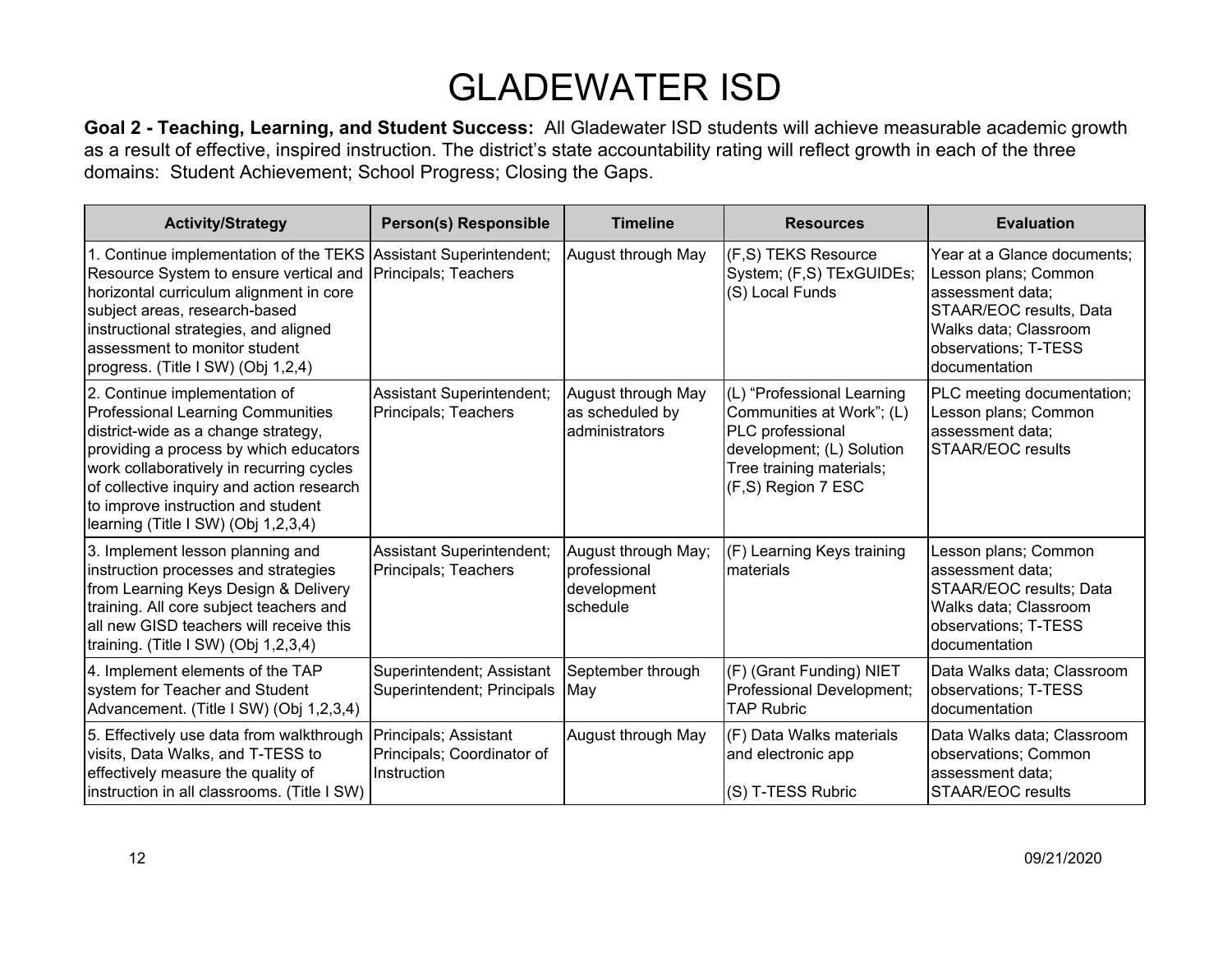| <b>Activity/Strategy</b>                                                                                                                                                                                                                 | <b>Person(s) Responsible</b>                                                | <b>Timeline</b>                                                         | <b>Resources</b>                                                                                    | <b>Evaluation</b>                                                                                                                                           |
|------------------------------------------------------------------------------------------------------------------------------------------------------------------------------------------------------------------------------------------|-----------------------------------------------------------------------------|-------------------------------------------------------------------------|-----------------------------------------------------------------------------------------------------|-------------------------------------------------------------------------------------------------------------------------------------------------------------|
| 6. Identify students at risk of academic<br>failure in order to facilitate academic<br>success, growth, and graduation. (Title I<br>SW) (Obj 1,4,6)                                                                                      | Principals; Assistant<br>Principals; Counselors;<br>Teachers                |                                                                         | August through May (F) Title I (S) Local Funds                                                      | At-risk student list; Report<br>card grades; Graduation rate;<br>Dropout rate; STAAR/EOC<br>results                                                         |
| 7. Utilize STAAR/EOC data, 9-week<br>assessment data, common assessment<br>data, and academic screeners to<br>determine students' individual academic<br>strengths and weaknesses in all core<br>subject areas. (Title I SW) (Obj 1,4,6) | Principals; Assistant<br>Principals; Teachers                               | Fall/Spring; District<br>testing calendar;<br>State testing<br>calendar | (S) State assessment<br>reports; (L) DMAC reports                                                   | Lesson plans; Common<br>assessment data; 9-week<br>assessment data;<br><b>STAAR/EOC results</b>                                                             |
| 8. Utilize common assessments and<br>9-week assessments to measure<br>student progress toward mastery of<br>TEKS (STAAR/EOC objectives) in core<br>subject areas. (Title I SW) (Obj 1,2,4)                                               | Principals; Assistant<br>Principals; Teachers                               | Fall/Spring; District<br>testing calendar;                              | (S) Released STAAR/EOC<br>assessments; (L) DMAC<br>reports                                          | Lesson plans; Common<br>assessment data; 9-week<br>assessment data                                                                                          |
| 9. Provide professional development<br>opportunities to increase teacher<br>capacity to improve the academic<br>performance of at-risk students. (Title I<br>SW) (Obj 1,3,4,6)                                                           | Assistant Superintendent;<br>Principals                                     | Summer/Fall/Spring;<br>professional<br>development<br>schedule          | (F) Title II A Principal and<br>Teacher Improvement;<br>$(F, S)$ Region 7 ESC; $(S)$<br>Local Funds | Professional development<br>documentation; Progress<br>reports; Report card grades;<br>Dropout rate; Common<br>assessment data;<br><b>STAAR/EOC results</b> |
| 10. Provide professional development<br>opportunities to increase the capacity of<br>all teachers to prepare students to meet<br>STAAR/EOC achievement and growth<br>expectations. (Obj 1,2,3,4)                                         | Assistant Superintendent;<br>Principals; Region 7 ESC<br><b>Specialists</b> | Summer/Fall/Spring;<br>professional<br>development<br>schedule          | (F) Title II A Principal and<br>Teacher Improvement;<br>$(F, S)$ Region 7 ESC; $(S)$<br>Local Funds | Professional development<br>documentation; STAAR/EOC<br>results; Data Walks data;<br>Classroom observations;<br><b>T-TESS documentation</b>                 |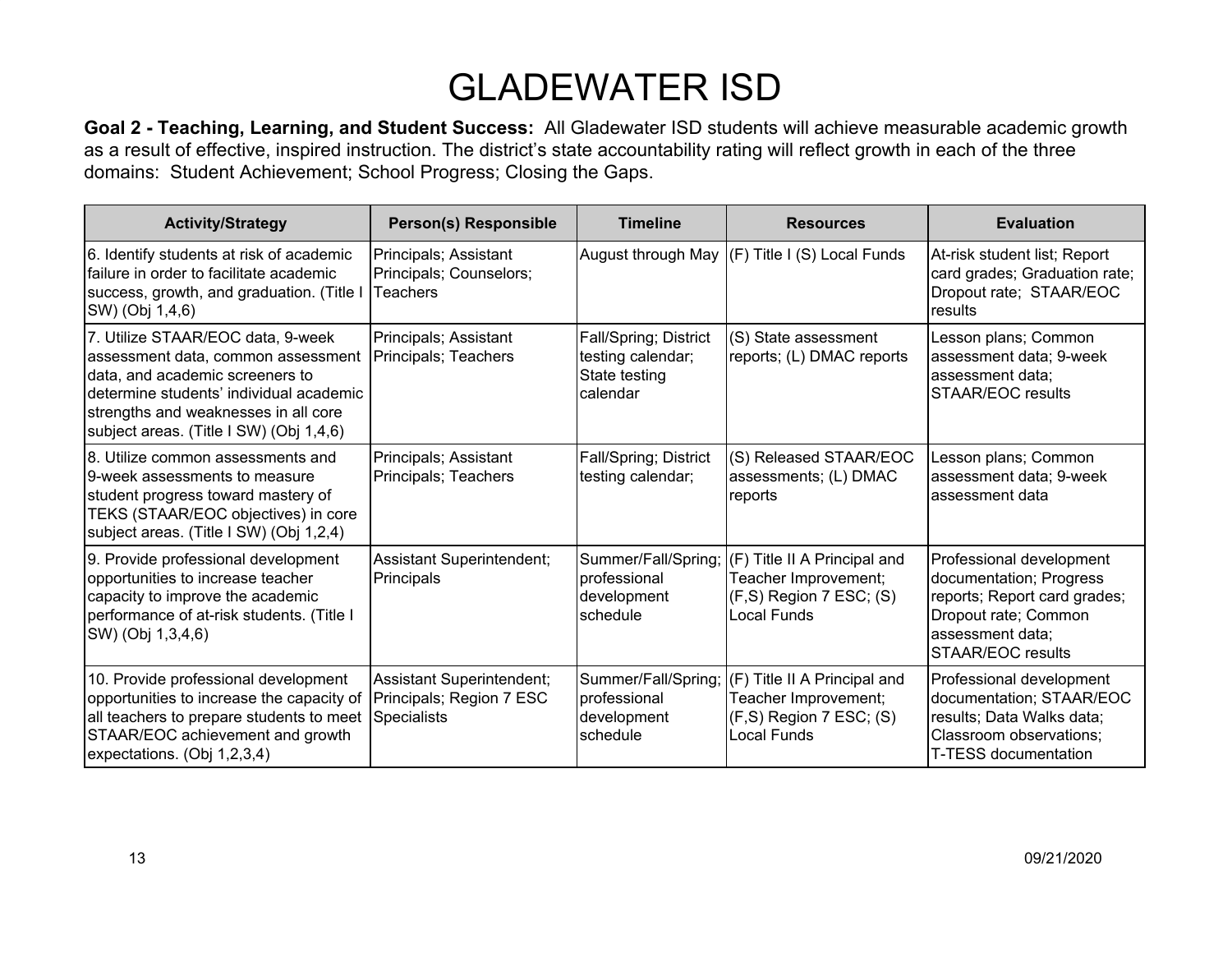| <b>Activity/Strategy</b>                                                                                                                                                                                                                            | <b>Person(s) Responsible</b>                                        | <b>Timeline</b>                                                 | <b>Resources</b>                                                           | <b>Evaluation</b>                                                                                                                                |
|-----------------------------------------------------------------------------------------------------------------------------------------------------------------------------------------------------------------------------------------------------|---------------------------------------------------------------------|-----------------------------------------------------------------|----------------------------------------------------------------------------|--------------------------------------------------------------------------------------------------------------------------------------------------|
| 11. Provide training and support in<br>ELA/Writing for teachers to build vertical Principals<br>and horizontal alignment in<br>district/campus writing programs. (Title I<br>SW) (Obj 1,2,3,4)                                                      | Assistant Superintendent;                                           | Summer/Fall/Spring<br>; professional<br>development<br>schedule | (L) ELA/Writing teachers; (S)<br>Local Funds; (F,S) Region 7<br><b>ESC</b> | Lesson plans; Common<br>assessment data; Data Walks<br>data; STAAR Writing and<br><b>ENG I/ENG II EOC results</b>                                |
| 12. Provide Career and Technical<br>Education courses based on student<br>interest, encouraging students to<br>participate in CTE courses including<br>non-traditional CTE courses. (Title I<br>SW) (Obj 2,4,5,6)                                   | Principals; Assistant<br>Principals; Counselors;<br><b>Teachers</b> | Fall/Spring; CTE<br>course schedule                             | (F) Perkins Grant Funds; (S)<br><b>Local CTE Funds</b>                     | Campus enrollment data;<br>Classroom observations                                                                                                |
| 13. Inform all students of post-<br>secondary education choices and the<br>availability of higher education financial<br>aid programs. (Title I SW) (Obj 4,5,6)                                                                                     | <b>Counselors; Principals</b>                                       | As scheduled by<br>principals,<br>counselors, and<br>parents    | (S) Local Funds; (O)<br>Internet-based communication<br>platforms          | Student college application<br>and enrollment data;<br>Graduation rate; CCMR<br>accountability data                                              |
| 14. Provide multiple avenues for<br>students to achieve college, career, or<br>military readiness. Educate students<br>and parents on CCMR options and<br>encourage students to meet CCMR<br>accountability requirements. (Title I SW)<br>(Obj 4,6) | Principals; Assistant<br>Principals; Counselors                     | August through May (S) Local Funds                              |                                                                            | Student college application<br>and enrollment data;<br><b>Graduation rate; CCMR</b><br>accountability data; TSI data                             |
| 15. Continue Response to Intervention<br>(RTI) implementation to ensure<br>academic success and growth for<br>students with learning difficulties. (Title I<br>SW) (Obj 1,4,6)                                                                      | Principals; Assistant<br>Principals; Counselors;<br>Teachers        | Fall/Spring; RTI<br>meeting schedule                            | (F) Title I; (L) Upshur County<br>SSA; (L) Campus RTI teams                | RTI meetings; Progress<br>reports; Report card grades;<br>Common assessment data;<br>STAAR/EOC results;<br>Reduction in Special Ed.<br>referrals |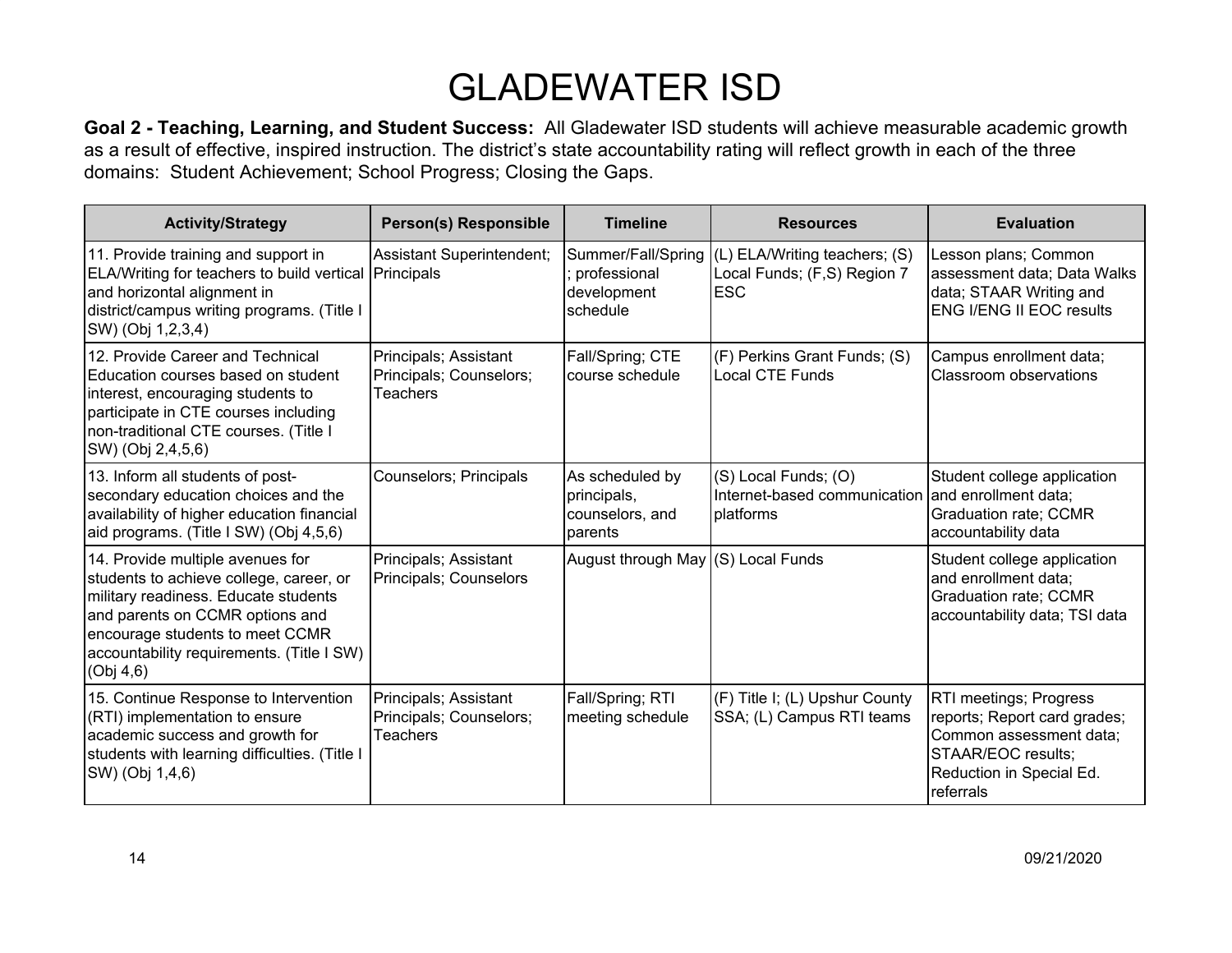| <b>Activity/Strategy</b>                                                                                                                                                                             | <b>Person(s) Responsible</b>                                                                          | <b>Timeline</b>                                | <b>Resources</b>                                                                                                  | <b>Evaluation</b>                                                                                                        |
|------------------------------------------------------------------------------------------------------------------------------------------------------------------------------------------------------|-------------------------------------------------------------------------------------------------------|------------------------------------------------|-------------------------------------------------------------------------------------------------------------------|--------------------------------------------------------------------------------------------------------------------------|
| 16. Provide effective core area<br>instruction for special education<br>students to ensure academic growth<br>toward success on STAAR/EOC exams.<br>(Title I SW) (Obj 1,2,4)                         | Principals; Director of<br>Special Education;<br>Teachers; Special<br><b>Education Teachers</b>       |                                                | August through May (S) Special Education Funds;<br>(S) Local Funds; (L) Upshur<br>County SSA                      | Progress reports; Report card<br>grades; Common assessment<br>data; STAAR/EOC results                                    |
| 17. Provide needed services for special<br>education students in the least<br>restrictive environment to ensure<br>academic growth toward success on<br>STAAR/EOC exams. (Title I SW)<br>(Obj 1,2,4) | Principals; Director of<br>Special Education; Special<br><b>Education Teachers;</b><br>Diagnosticians | August through May                             | (S) Special Education Funds;<br>(S) Local Funds; (L) Upshur<br>County SSA                                         | Progress reports; Report card<br>grades; Common assessment<br>data; STAAR/EOC results                                    |
| 18. Identify, serve, and monitor the<br>academic progress of ESL students.<br>(Title I SW) (Obj 1,2,4,6)                                                                                             | Principals; Assistant<br>Principals; Counselors;<br>Coordinator of Instruction;<br><b>Teachers</b>    | August; Fall/Spring;<br>Assessment<br>schedule | $(F)$ Title I; $(F)$ Title III; $(S)$<br>Language survey; (F,S)<br>Region 7 ESC                                   | Common assessment data;<br>Progress reports; Report card<br>grades; STAAR/EOC results;<br><b>TELPAS</b> results          |
| 19. Identify, serve, and monitor the<br>academic progress of dyslexic students.<br>(Title I SW) (Obj 1,2,4,6)                                                                                        | Principals; Assistant<br>Principals; Counselors;<br><b>Dyslexia Teachers;</b><br>Teachers             | August; Fall/Spring;<br>Assessment<br>schedule | (F) Title I; (F,S) Region 7<br>ESC; (S) Dyslexia Handbook;<br>(L) Dyslexia instructional<br>materials; (L) UC SSA | Common assessment data;<br>Progress reports; Report card<br>grades; STAAR/EOC results                                    |
| 20. Identify, serve, and provide<br>challenging academic experiences for<br>gifted and talented students to ensure<br>academic growth. (Title I SW)<br>(Obj 1, 2, 4)                                 | Principals; Assistant<br>Principals; Coordinator of<br>Gifted and Talented<br>Instruction; Teachers   | August; Fall/Spring;<br>Assessment<br>schedule | (F,S) Region 7 ESC; (S) Local<br>Funds; (S) GT Handbook                                                           | Lesson plans; Data Walks<br>data; Student projects,<br>products, performances, and<br>competitions; STAAR/EOC<br>results |
| 21. Monitor attendance and academic<br>performance of at-risk students. (Title I<br>SW) (Obj 1,5,6)                                                                                                  | Principals; Assistant<br>Principals; Counselors;<br><b>Teachers</b>                                   | Fall/Spring;<br>periods                        | (L) DMAC Reports; (L) PEIMS<br>Nine-week reporting Reports; (L) Personal<br>graduation plans                      | Attendance reports; Report<br>cards grades;<br>Promotion/retention records;<br>Dropout rate; STAAR/EOC<br>results        |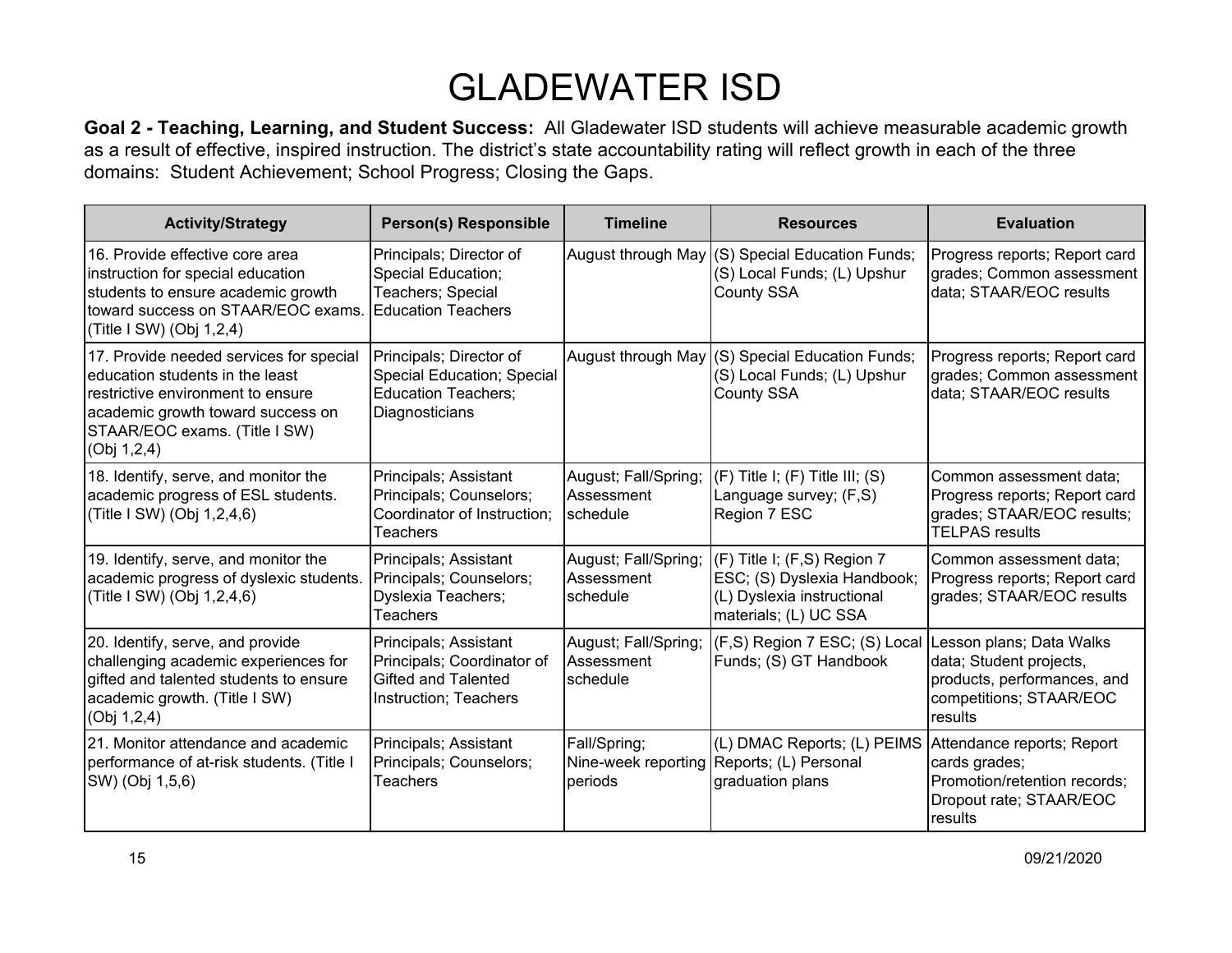| <b>Activity/Strategy</b>                                                                                                                                                                      | <b>Person(s) Responsible</b>                                                                                            | <b>Timeline</b>                                     | <b>Resources</b>                                                                                        | <b>Evaluation</b>                                                                                                                                      |
|-----------------------------------------------------------------------------------------------------------------------------------------------------------------------------------------------|-------------------------------------------------------------------------------------------------------------------------|-----------------------------------------------------|---------------------------------------------------------------------------------------------------------|--------------------------------------------------------------------------------------------------------------------------------------------------------|
| 22. Identify students with excessive<br>absences and/or a pattern of continual<br>absences and communicate with<br>parents and students to promote better<br>student attendance. (Obj 1,5,6)  | Principals; Assistant<br>Principals; Counselors;<br>Teachers                                                            | August through<br>May; Weekly<br>attendance reports | (S) Local Funds; (L)<br>Attendance reports; (L)<br>PEIMS reports; (L) School<br><b>Resource Officer</b> | Attendance reports; Report<br>cards grades;<br>Promotion/retention records;<br><b>STAAR/EOC results</b>                                                |
| 23. Report excessive absences to the<br>appropriate authorities. (Obj 1,5,6)                                                                                                                  | Principals; Assistant<br>Principals                                                                                     | Weekly attendance<br>reports                        | (S) Local Funds; (L)<br>Attendance reports; (L)<br>PEIMS reports; (L) School<br><b>Resource Officer</b> | Attendance hearing reports;<br>Report cards grades;<br>Promotion/retention records;<br><b>STAAR/EOC results</b>                                        |
| 24. Build strong, positive staff<br>relationships with all students and<br>provide engaging instruction to make<br>school interesting and encourage high<br>student attendance. (Obj 1,4,5,6) | Principals; Assistant<br>Principals; Counselors;<br>Teachers; Non-teaching<br>Staff                                     | August through<br>May; Weekly<br>attendance reports | (S) Local Funds; (L)<br>Attendance reports; (L)<br>PEIMS reports; (L) School<br><b>Resource Officer</b> | Attendance reports; Report<br>cards grades; Increase in<br>campus attendance rate;<br>Promotion/retention records;<br><b>STAAR/EOC results</b>         |
| 25. Implement campus-level attendance<br>competitions and/or incentives including<br>rewards for perfect attendance.<br>(Obj 1,5,6)                                                           | Principals; Assistant<br>Principals                                                                                     | periods                                             | Nine-week reporting $ (S)$ Local Funds; $(L)$<br>Attendance reports; (L)<br>PEIMS reports               | Attendance awards; ADA<br>reports; Increase in campus<br>attendance rate;<br>Promotion/retention records                                               |
| 26. Monitor and track retention rates of<br>all students at all grade levels. (Title I<br>SW) (Obj 1,6)                                                                                       | Principals; Assistant<br>Principals; Counselors                                                                         | August; May                                         | (L) DMAC Reports; (L) PEIMS<br>Reports; (L) Personal<br>graduation plans; (L) RTI<br>Teams              | Attendance reports; Progress<br>reports; Report cards grades;<br>Promotion/retention records;<br><b>Retention rates</b>                                |
| 27. Increase opportunities for students<br>to be involved in extracurricular or<br>co-curricular activities, clubs, groups,<br>teams, or organizations. (Title I SW)<br>(Obj 1,2,4,5,6)       | Superintendent; Assistant<br>Superintendent; Principals;<br>Counselors; Director of<br>Technology; Teachers;<br>Coaches | Fall/Spring/Summer                                  | (S) Local Funds; (L) UIL<br>Academic/Athletic/Fine Arts;<br>(L) Esports                                 | Attendance reports; Progress<br>reports; Report cards grades;<br>Promotion/retention records:<br>Retention rates;<br>Team/Club/Organization<br>rosters |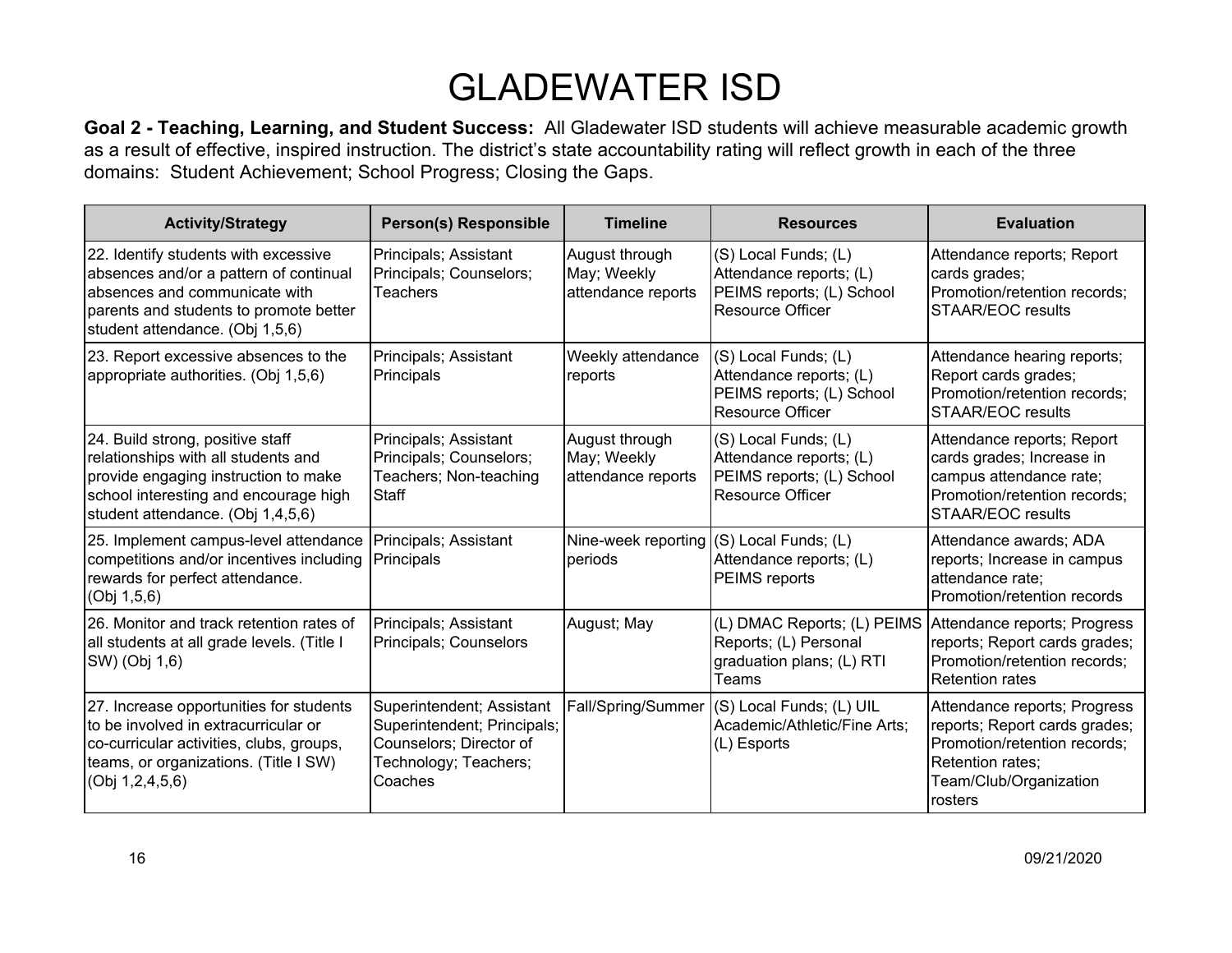| <b>Activity/Strategy</b>                                                                                                                                                                                      | <b>Person(s) Responsible</b>                                         | <b>Timeline</b>                                     | <b>Resources</b>                                                                                     | <b>Evaluation</b>                                                                                                                       |
|---------------------------------------------------------------------------------------------------------------------------------------------------------------------------------------------------------------|----------------------------------------------------------------------|-----------------------------------------------------|------------------------------------------------------------------------------------------------------|-----------------------------------------------------------------------------------------------------------------------------------------|
| 28. Designate multiple days in the<br>district calendar for parent conferences<br>with the parents of at-risk students.<br>$ $ (Title I SW) (Obj 1,4,5,6)                                                     | Superintendent; Assistant<br>Superintendent; Principals   conference | <b>Fall/Spring</b> ; Parent<br><b>Ischedule</b>     | $(L)$ DEIC                                                                                           | Campus parent conference<br>reports                                                                                                     |
| 29. Build strong, positive staff<br>relationships with all students to provide Principals; Counselors;<br>motivation to stay in school and set<br>goals for post-graduation. (Title I SW)<br>(Obj 1, 4, 5, 6) | Principals; Assistant<br>Teachers; Non-teaching<br>Staff             | August through<br>May; Weekly<br>attendance reports | $(S)$ Local Funds; $(L)$<br>Attendance reports; (L)<br>PEIMS reports; (L) School<br>Resource Officer | Attendance reports; Report<br>cards grades; Increase in<br>campus attendance rate;<br>Promotion/retention records;<br>STAAR/EOC results |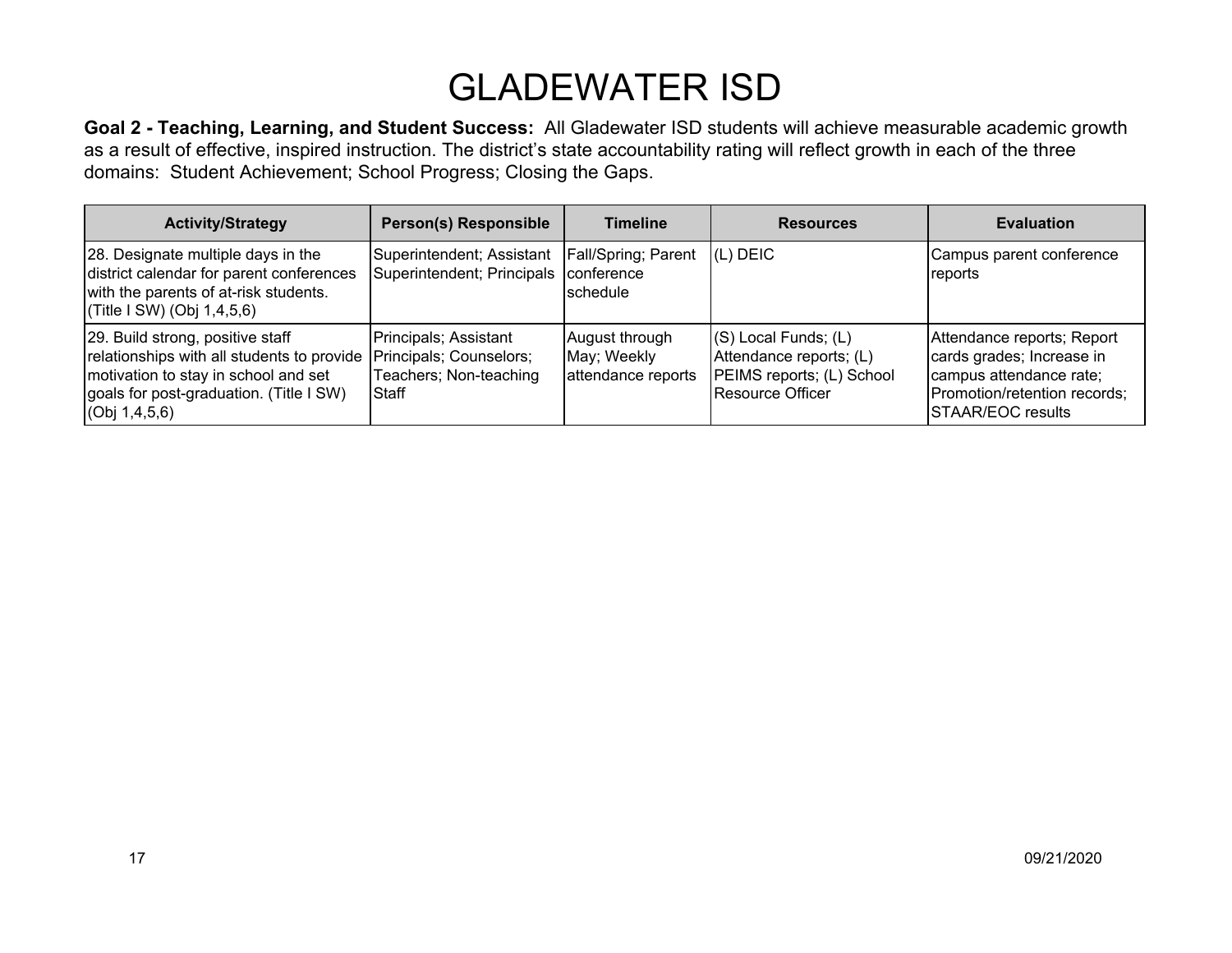**Goal 3 - Human Resources and Operations:** Gladewater ISD will maintain highly effective systems of human resource management, operations, and facilities management.

| <b>Activity/Strategy</b>                                                                                                                                                                                                    | <b>Person(s) Responsible</b>                                                  | <b>Timeline</b>                                 | <b>Resources</b>                                                                                                                   | <b>Evaluation</b>                                                                                        |
|-----------------------------------------------------------------------------------------------------------------------------------------------------------------------------------------------------------------------------|-------------------------------------------------------------------------------|-------------------------------------------------|------------------------------------------------------------------------------------------------------------------------------------|----------------------------------------------------------------------------------------------------------|
| 1. Recruit, support, and retain highly<br>effective, high-character teachers and<br>staff who connect well with students and<br>help them grow. (Title I SW) (CSF)<br>(Obj 1)                                               | Principals; Superintendent; As required by<br><b>Chief Operations Officer</b> | hiring schedule                                 | (F) Title II A Principal and<br>Teacher Improvement; (S)<br>Region 7 ESC; (O) TASB<br>employment site;<br>(O) university job fairs | Teacher applications,<br>certificates, contracts;<br>Graduation rate; Dropout rate;<br>STAAR/EOC results |
| 2. Insure that all paraprofessionals are<br>highly qualified (Title I SW) (Obj 1)                                                                                                                                           | Principals; Superintendent; Summer/Fall;<br><b>Chief Operations Officer</b>   | Region 7 training<br>schedule                   | (F) Title II A Principal and<br>Teacher Improvement; (F,S)<br>Region 7 ESC                                                         | Paraprofessional applications,<br>certificates; Training<br>Idocumentation                               |
| 3. Develop a plan for recruiting a highly<br>qualified, diverse staff who are vested in Operations Officer<br>the Gladewater ISD Way. (Obj 1)                                                                               | Superintendent; Chief                                                         | Fall/Spring; HR<br>organizational<br>processes  | (S) Local Funds                                                                                                                    | Human Resources handbook;<br>Employee recruitment plan                                                   |
| 4. Develop an operations and facilities<br>plan that maximizes the skills of all<br>support departments, addresses future<br>needs, and enhances the internal and<br>external appearance of district facilities.<br>(Obj 2) | Superintendent; Chief<br>Operations Office;<br><b>IDirectors</b>              | Fall/Spring;<br>Operations training<br>schedule | (S) Local Funds                                                                                                                    | Completed Operations and<br>Facilities plan                                                              |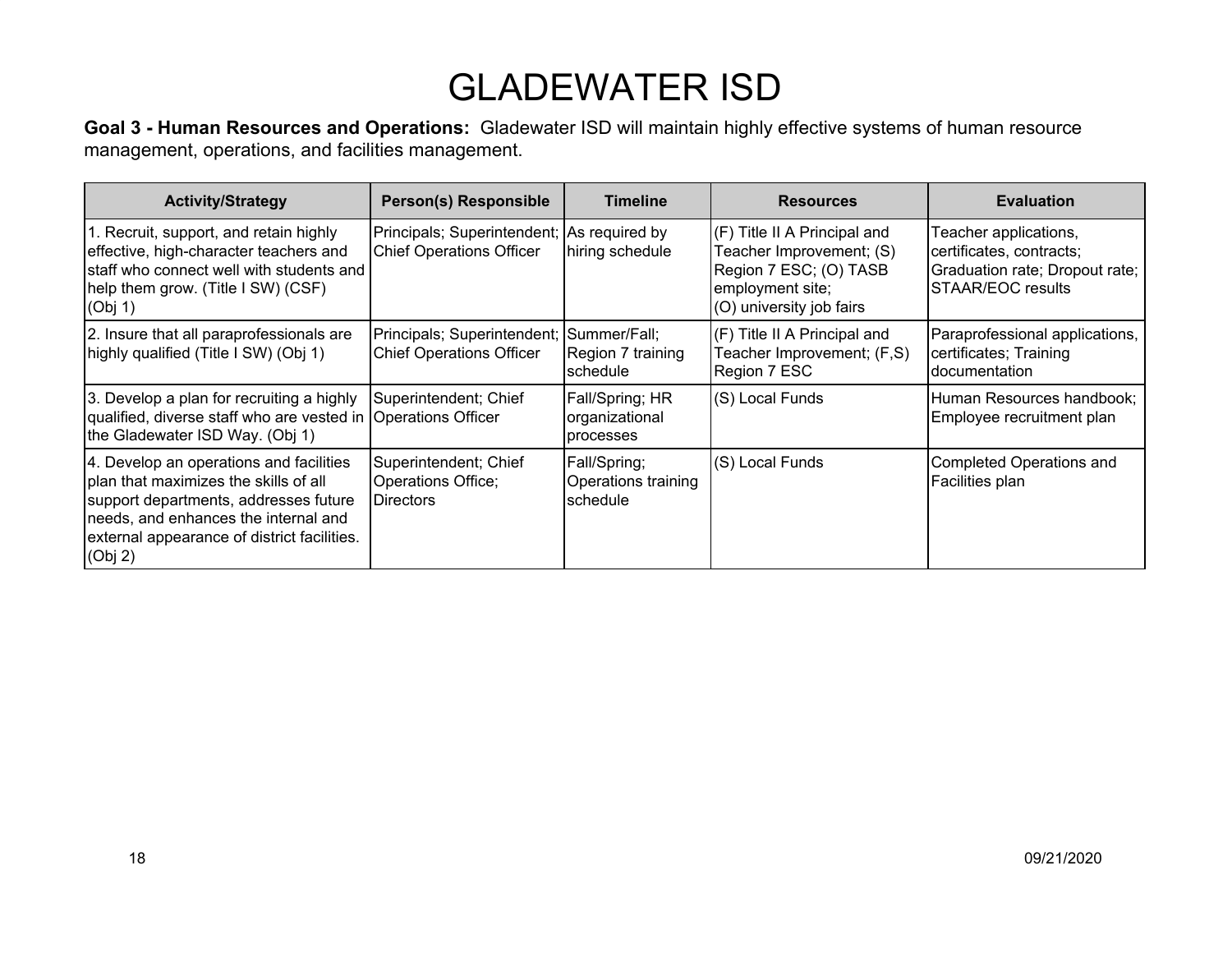**Goal 4 - Finance and Technology:** Gladewater ISD will maintain highly effective systems of managing fiscal and technological resources.

| <b>Activity/Strategy</b>                                                                                                                      | <b>Person(s) Responsible</b>                                               | <b>Timeline</b> | <b>Resources</b>                                                                                                                                                 | <b>Evaluation</b>                                                                                       |
|-----------------------------------------------------------------------------------------------------------------------------------------------|----------------------------------------------------------------------------|-----------------|------------------------------------------------------------------------------------------------------------------------------------------------------------------|---------------------------------------------------------------------------------------------------------|
| 1. Identify and analyze all available<br>financial resources. (Obj 1)                                                                         | Superintendent; Chief<br>l Financial Officer                               |                 | Fall/Spring/Summer (F,S) Region 7 ESC; (S) Local District Fiscal Management<br>Funds; (L) District income<br>sources                                             | Iplan                                                                                                   |
| 2. Implement a spending plan that<br>maximizes transparency while meeting<br>district needs. (Obj 1)                                          | Superintendent; Chief<br><b>Financial Officer</b>                          |                 | Fall/Spring/Summer (F,S) Region 7 ESC; (S) Local<br>Funds; (L) District income<br>sources                                                                        | District Fiscal Management<br>plan; District, departmental,<br>and campus budgets                       |
| 3. Implement a future-based technology<br>plan to promote future-ready students.<br>(Obj 2)                                                   | <b>Chief Financial Officer;</b><br>Director of Technology;<br>Principals   |                 | Fall/Spring/Summer (F,S) Region 7 ESC; (S) Local District Technology plan<br>Funds                                                                               |                                                                                                         |
| 4. Utilize integrated, innovative<br>technology in academic instruction to<br>engage students in interactive lessons.<br>(Title I SW) (Obj 2) | Director of Technology;<br>Principals; Teachers;<br>Technology Dept. Staff |                 | August through May (L) Google accounts; (L)<br>Technology-related training;<br>(S) Interactive whiteboards;<br>(S) Technology applications<br>(F,S) Region 7 ESC | Lesson plans; STAAR/EOC<br>results, Data Walks data;<br>Classroom observations;<br>T-TESS documentation |
| 5. Provide hands-on classroom/lab<br>activities using technology to enhance<br>the curriculum (Title I SW) (Obj 2)                            | Principals; Teachers                                                       |                 | August through May (L) Lab equipment; (S)<br>STEMSCOPES; (O)<br>Internet/software simulations                                                                    | Data Walks data; Classroom<br>observations; Common<br>assessment data;<br>STAAR/EOC results             |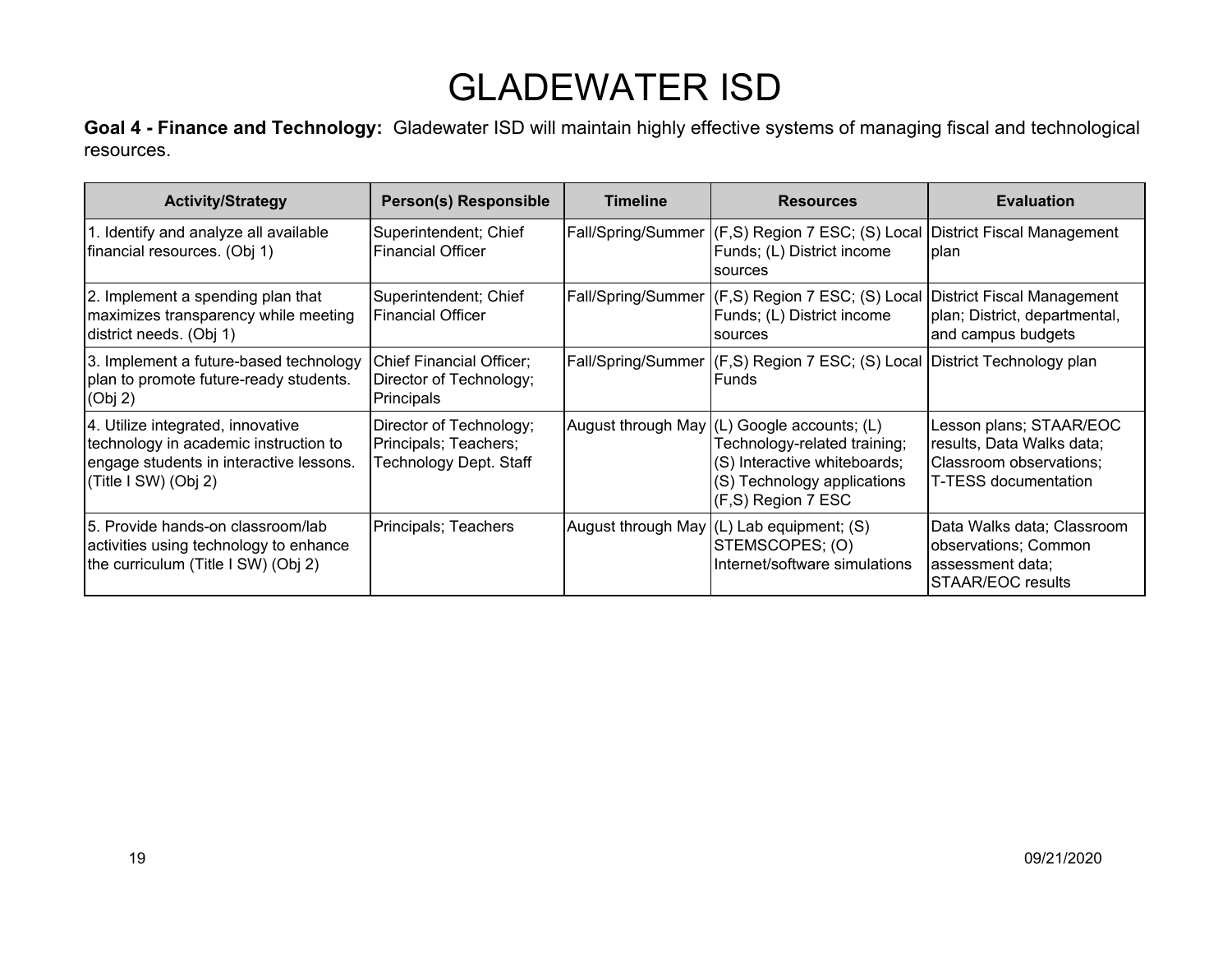**Goal 5 - Communication and Community Partnerships:** Gladewater ISD will promote school, parent, and community partnerships and communication fostering increased student success.

| <b>Activity/Strategy</b>                                                                                                                                             | <b>Person(s) Responsible</b>                                          | <b>Timeline</b>                           | <b>Resources</b>                                                                            | <b>Evaluation</b>                                                    |
|----------------------------------------------------------------------------------------------------------------------------------------------------------------------|-----------------------------------------------------------------------|-------------------------------------------|---------------------------------------------------------------------------------------------|----------------------------------------------------------------------|
| 1. Engage all stakeholders in<br>meaningful interactions that increase<br>opportunities for partnerships and<br>awareness of the need for partnerships.<br>(Obj 1,2) | Superintendent; Directors;<br>Principals                              |                                           | Fall/Spring/Summer (F) Title I Parent Engagement; Meeting documentation;<br>(S) Local Funds | Event documentation                                                  |
| 2. Develop a plan to promote a culture<br>of fluid, transparent 2-way<br>communication between the district and<br>stakeholders. (Obj 2)                             | Superintendent; Directors;<br>Principals                              | <b>Fall/Spring/Summer (S) Local Funds</b> |                                                                                             | Meeting documentation;<br>Event documentation;<br>Communication plan |
| 3. Host multiple school and/or district<br>events for parents and the community to<br>increase stakeholder involvement in<br>schools. (Obj 1,2)                      | Superintendent; Assistant<br>Superintendent; Directors;<br>Principals |                                           | Fall/Spring/Summer (F) Title I Parent Engagement; Meeting documentation;<br>(S) Local Funds | Event documentation                                                  |
| 4. Continue to utilize electronic, print,<br>and social media to communicate with<br>stakeholders and to promote district<br>events and achievements. (Obj 1,2)      | Superintendent; Assistant<br>Superintendent; Directors;<br>Principals | Fall/Spring/Summer (S) Local Funds; (L)   | Gladewater Mirror; (L) GISD<br>Website; (L) Facebook;<br>(L) Twitter                        | Public postings                                                      |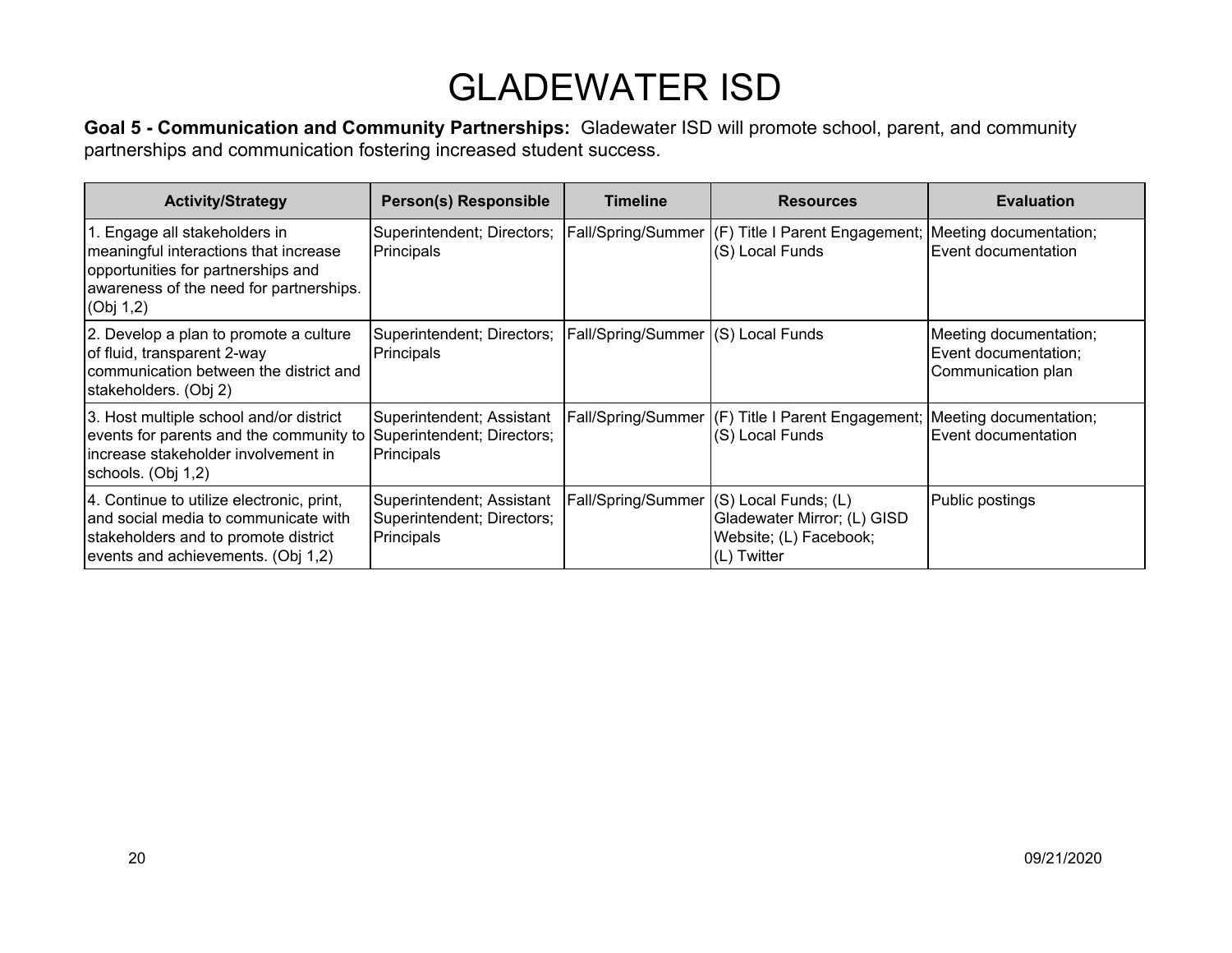### **Gladewater ISD Plan for Addressing Child Sexual Abuse and Other Maltreatment of Children**

The Gladewater Independent School District, in the collaboration with the School Health Advisory Council has established this plan for addressing child sexual abuse and other maltreatment of children. This plan may be accessed at the district website. A copy of this plan will also be kept in each principal's office, each school counselor's office and at the GISD Central Office.

This plan includes the legal definition of sexual abuse, methods for increasing awareness regarding sexual abuse of children, and the psychological, behavioral, and physical warning signs of abuse. Since the typical signs of child abuse many vary by age, we have also included signs more typical in younger children and also adolescents. This plan addresses when to suspect physical abuse and when to suspect neglect. Facts on your legal obligation and your legal protection can be found in this plan and also a summary of Texas state law, instructions for making an online report, and the District Flow Chart on Child Abuse and Neglect.

#### **What is Sexual Abuse of a Child?**

Sexual abuse in the Texas Family Code is defined as any sexual conduct harmful to a child's mental, emotional, or physical welfare as well as a failure to make a reasonable effort to prevent sexual conduct with a child.

#### **Methods for Increasing Awareness Regarding Sexual Abuse of Children**

**Staff:** Each year, all staff will participate in online training and successfully complete an online assessment to receive credit for the training.

**Students:** School counselors will address issues to increase awareness regarding sexual abuse of children and anti-victimization programs with age appropriate conversation and materials no less than once per school year in classroom group lessons in grades K through 7. Awareness regarding sexual abuse of children will be addressed with students in health classes no less than once per school year.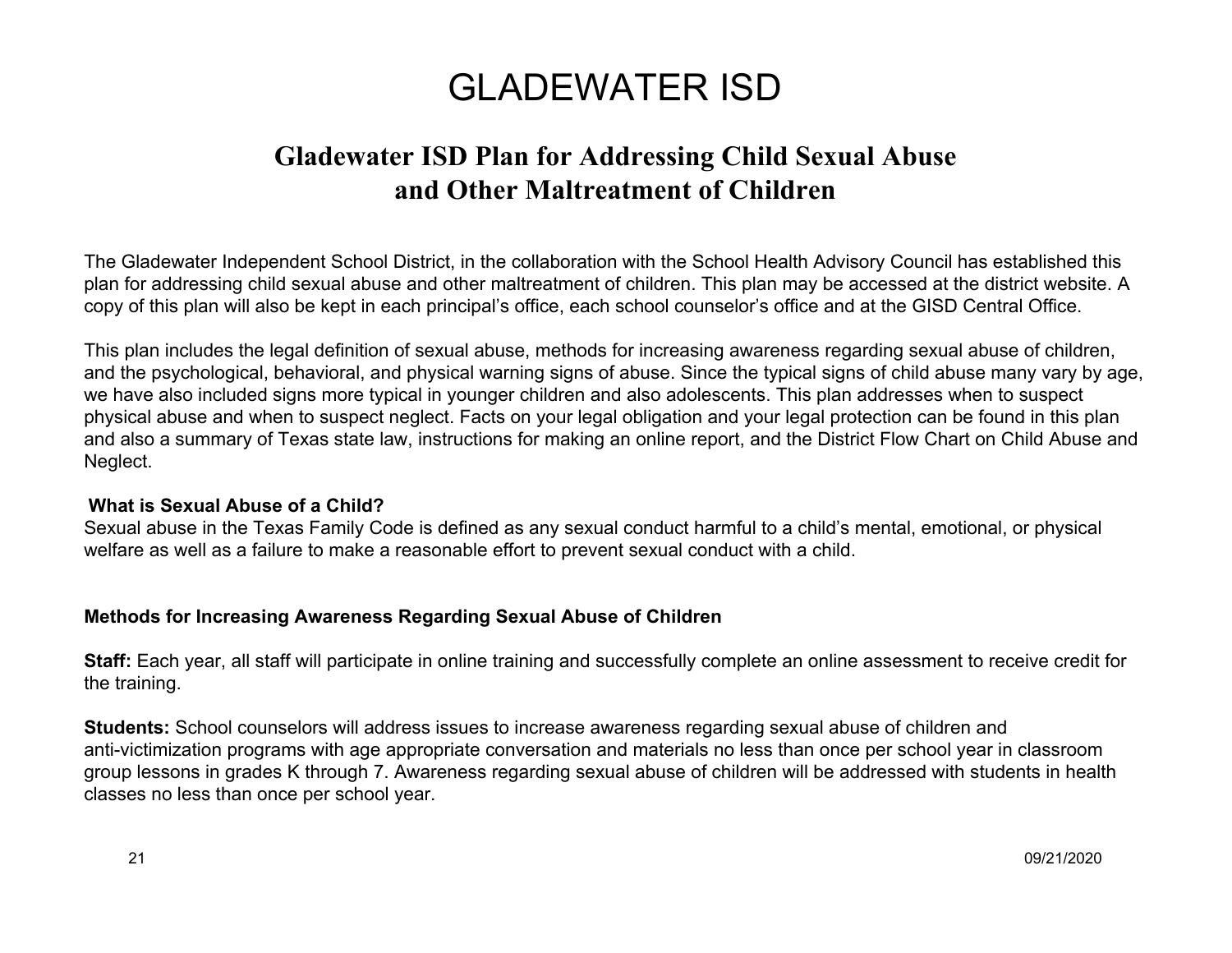**Parents:** Information concerning the district plan for Addressing Sexual Abuse of Children will be posted in school newsletters, on the GISD website, and in the student handbook. The student handbook (which is available both in printed format and online at the district website) includes the following information:

As a parent, you are legally responsible for the care of your child. You must provide your child with safe and adequate food, clothing, shelter, protection, medical care and supervision, or you must arrange for someone else to provide these things. Failure to do so may be considered neglect.

As a parent, it is important for you to be aware of warning signs that could indicate a child may have been or is being sexually abused. A child who has experienced sexual abuse should be encouraged to seek out a trusted adult.

As a parent, be aware that disclosures of sexual abuse may be more indirect than disclosures of physical abuse, and it is important to be calm and comforting if your child, or another child, confides in you. Reassure the child that he or she did the right thing by telling you.

As a parent, if your child is a victim of sexual abuse, the campus counselor or principal will provide information regarding counseling options for you and your child available in your area. The Texas Department of Family and Protective Services also manages early intervention counseling programs.

As a parent, if you permit your child to be in a situation where he or she may be injured, then you may be prosecuted for child abuse. The fact that the abuser is a parent or other family member does not remove your obligation to protect the child. If you are frightened for your own safety or that of your child, call 911 or the Child Abuse Hotline at 1-800-252-5400.

#### **Warning Signs in Children and Adolescents of Possible Child Sexual Abuse**

Any one sign doesn't mean that a child was sexually abused, but the presence of several suggests that you begin asking questions and consider seeking help. Keep in mind that some of these signs can emerge at other times of stress such as: during a divorce, death of a family member or pet, problems at school or with friends and other anxiety-inducing or traumatic events.

#### **Possible Psychological and Behavioral Signs of Sexual Child Abuse**

- Changes in sleeping patterns
- · Bedwetting
- · Nightmares or bad dreams
- · Depression, irritability, or anger
- · Low self-esteem, guilt, shame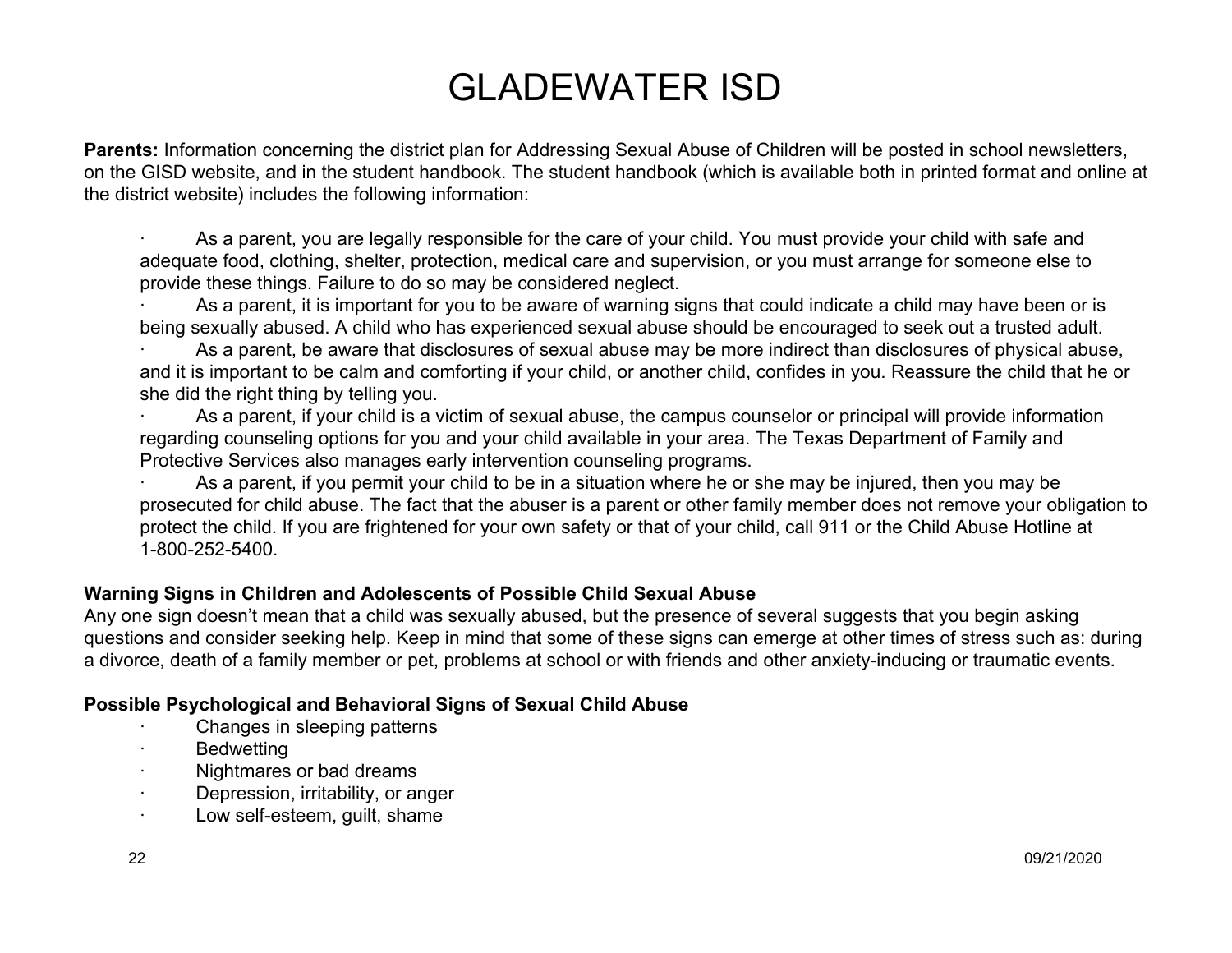- Avoidance of people or places
- Sexual advances or "touching" inappropriately
- Sexual drawings
- · Changes in socialization (social withdrawal or social isolation)

#### **Possible Physical Symptoms**

- Becomes pregnant or contracts a venereal disease, particularly if under age 14
- Trauma to the mouth or genitals
- Rectal bleeding
- Pain around the genital area
- Poor appetite
- · Weight loss or weight gain

#### **Signs More Typical of Younger Children**

- · An older child behaving like a younger child (such as bed-wetting or thumb sucking)
- Uses new words for private body parts
- · Resists removing clothes when appropriate times (bath, bed, toileting, diapering)
- · Asks other children to behave sexually or play sexual games
- · Mimics adult-like sexual behaviors with toys or stuffed animal
- · Wetting and soiling accidents unrelated to toilet training

#### **Signs You May See in a Child or Adolescent**

- Has nightmares or other sleep problems without an explanation
- Seems distracted or distant at odd times
- · Has a sudden change in eating habits
- · Refuses to eat
- Loses or drastically increases appetite
- Has trouble swallowing
- · Sudden mood swings: rage, fear, insecurity or withdrawal
- · Leaves "clues" that seem likely to provoke a discussion about sexual issues
- · Writes, draws, plays or dreams of sexual or frightening images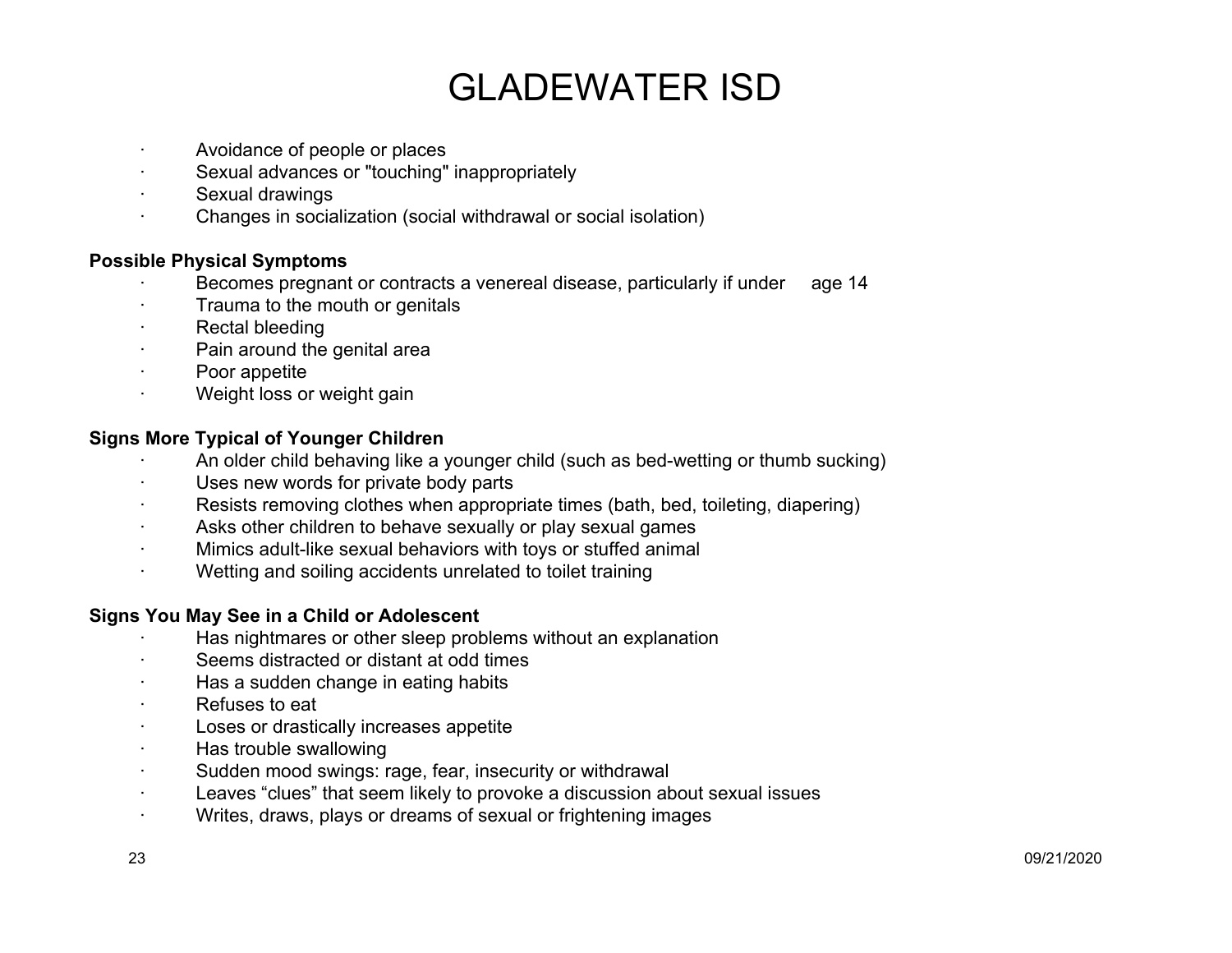- Develops new or unusual fear of certain people or places
- Refuses to talk about a secret shared with an adult or older child
- Talks about a new older friend
- Suddenly has money, toys or other gifts without reason
- · Exhibits adult-like sexual behaviors, language and knowledge

#### **Signs More Typical in Adolescents**

- Self-injury (cutting, burning) Inadequate personal hygiene
- · Drug and alcohol abuse
- Sexual promiscuity
- Running away from home
- Depression, anxiety
- Suicide attempts
- · Fear of intimacy or closeness
- · Compulsive eating or dieting

#### **Consider the Possibility of Sexual Abuse when the Parent or Other Adult Caregiver**

- Is unduly protective or severely limits the child's contact with other children, especially of the opposite sex
- · Is secretive and isolated
- Is jealous or controlling with family members

#### **Physical Warning Signs**

Physical signs of sexual abuse are rare. If you see these signs, bring your child to a doctor. Your doctor can help you understand what may be happening and test for sexually transmitted diseases.

- Pain, discoloration, bleeding or discharges in genitals, anus or mouth
- · Persistent or recurring pain during urination and bowel movements
- Wetting and soiling accidents unrelated to toilet training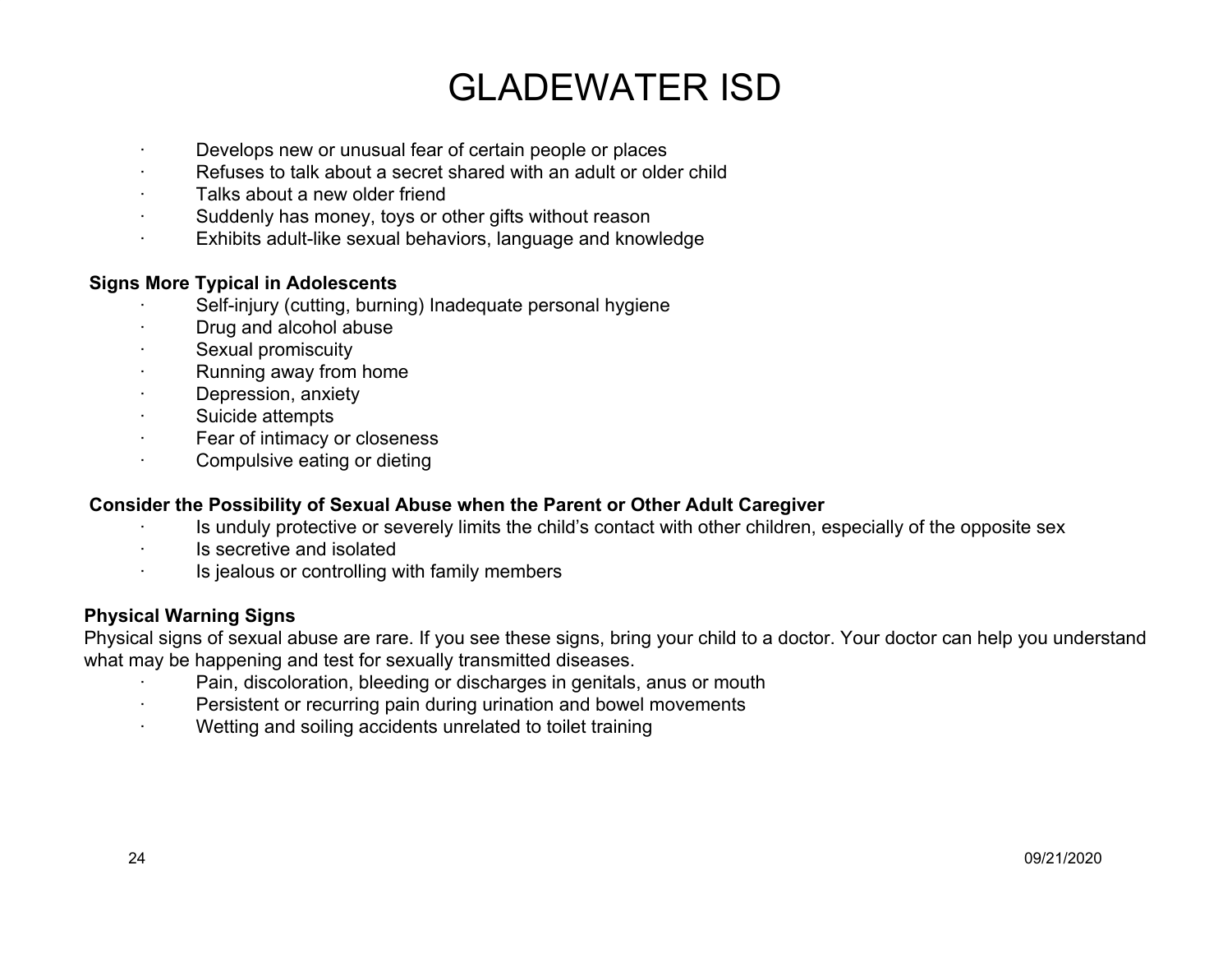#### **Suspect Physical Abuse When You See. . .**

- Frequent injuries such as bruises, cuts, black eyes or burns, especially with an inadequate explanation
- · Burns or bruises in an unusual pattern that may indicate use of an instrument; human bite; cigarette burns
- Frequent complaints of pain without obvious injury
- Aggressive, disruptive and destructive behavior
- Lack of reaction to pain
- Passive, withdrawn, emotionless behavior
- Fear of going home or seeing parents
- · Injuries that appear after the child has not been seen for several days
- · Unseasonable clothes that may hide injuries to arms or legs

#### **Suspect Neglect When You See . . .**

- · Obvious malnourishment
- Lack of personal cleanliness
- Torn and/or dirty clothes
- Obvious fatigue and listlessness
- · A child unattended for long periods of time
- · Need for glasses, dental care or other medical attention
- · Stealing or begging for food
- · Frequent absence or tardiness from school

#### **Your Legal Obligation**

Current law requires that professionals such as teachers, doctors, nurses, or child daycare workers must make a verbal report within 48 hours. Failure to report suspected child abuse or neglect is a misdemeanor punishable by imprisonment of up to 180 days and/or a fine of up to \$2,000 (Texas Family Code, Chapter 261). Reporting suspected child abuse to your principal, school counselor or superintendent will NOT satisfy your obligation under this law. GISD School Board Policy FFG(EXHIBIT) states the Notice of Employee Responsibilities for Reporting Child Abuse and Neglect.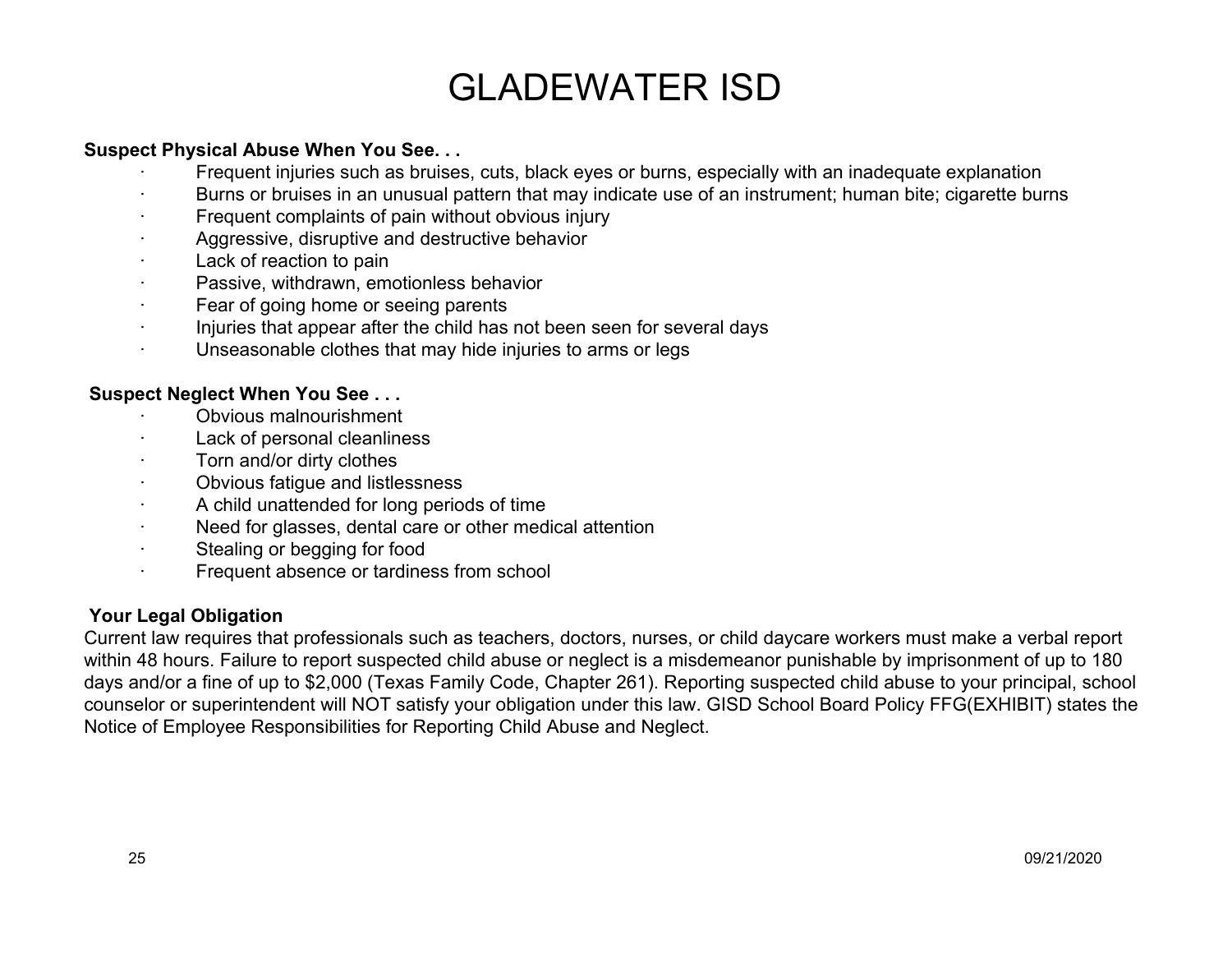#### **Your Legal Protection**

Your report of child abuse or neglect is confidential and immune from civil or criminal liability as long as the report is made in "good faith" and "without malice." In good faith means that the person making the report took reasonable steps to learn facts that were readily available and at hand. Without malice means that the person did not intend to injure or violate the rights of another person. Provided these two conditions are met, you will also be immune from liability if you are asked to participate in any judicial proceedings that might result from your report.

#### **If You Suspect Abuse:**

- DON'T try to investigate
- DON'T confront the abuser
- DO report your reasonable suspicions

It is not up to you to determine whether your suspicions are true. A trained investigator will evaluate the child's situation. Even if your report does not bring decisive action, it may help establish a pattern that will eventually be clear enough to help the child.

#### **A Disclosure**

If you are the first person the child tells about sexual abuse, your testimony as "outcry witness" may be especially important in future legal proceedings. What you say the child told you is not considered hearsay but is admissible evidence in a trial involving a sexual offense against a child. This exception applies only to the first person the child approaches.

#### **Reports may be made to any of the following:**

- · Gladewater Police Department-903.845.5801
- · Child Protective Services-800.252.5400
- · Texas Department of Family and Protective Services-www.txabusehotline.org

#### **The following Gregg County Agencies are Available:**

- · CASA-903.753.8093
- · Children Advocacy Center for Abused Children-The Martin House-903.807.0189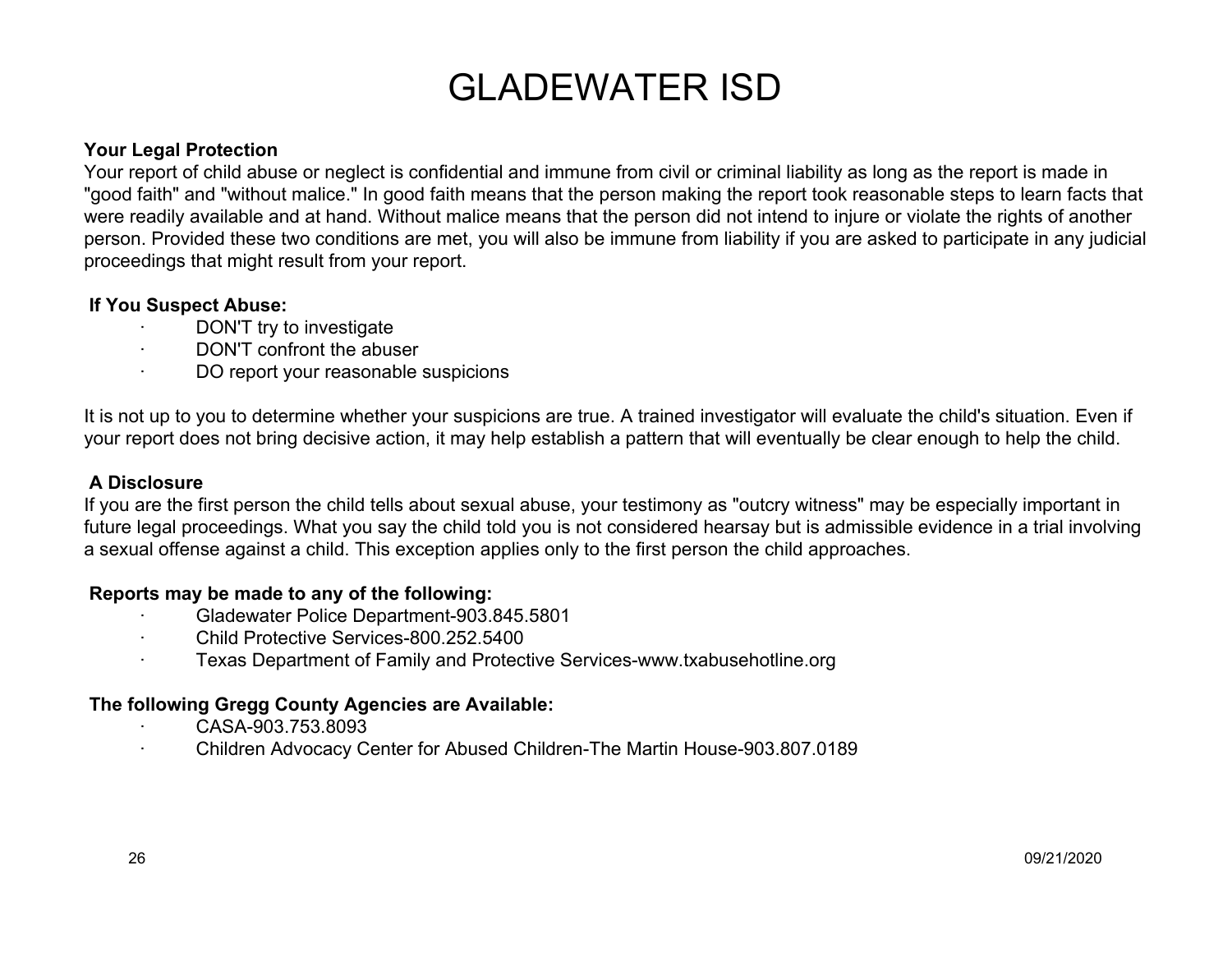#### **The following websites might help you become more aware of child sexual abuse:**

- Prevent Child Abuse America: [www.preventchildabuse.org](http://www.preventchildabuse.org/)
- · Prevent Child Abuse Texas[:](http://www.preventchildabusetexas.org/) [www.preventchildabusetexas.org](http://www.preventchildabusetexas.org/)
- Child Welfare Information Gateway: [www.childwelfare.gov](http://www.childwelfare.gov/)
- · Texas Department of Family and Protective Services: [www.dfps.state.tx.us](http://www.dfps.state.tx.us/)

#### **Available Counseling Options and Other Resources**

National Child Abuse Hotline-1.800-4-A-Child (800.422.4453)

ChildHelp-includes programs designed to serve children who are abused including their GoodTouch-Bad-Touch program which hope to eliminate child abuse by bringing prevention education to children and adults everywhere. Phone-1.480.922.8212 Website[:](http://www.childhelp.org/) [www.childhelp.org](http://www.childhelp.org/)

Stop It Now-provides a national helpline for supportive guidance, information, and resources. The Helpline is staffed by professionals who can provide assistance in how to deal with suspected child abuse situations. Additional resources are available on their website.

Phone: 1-888-PREVENT Email: helpline@stopitnow.org Website: www.stopitnow.org